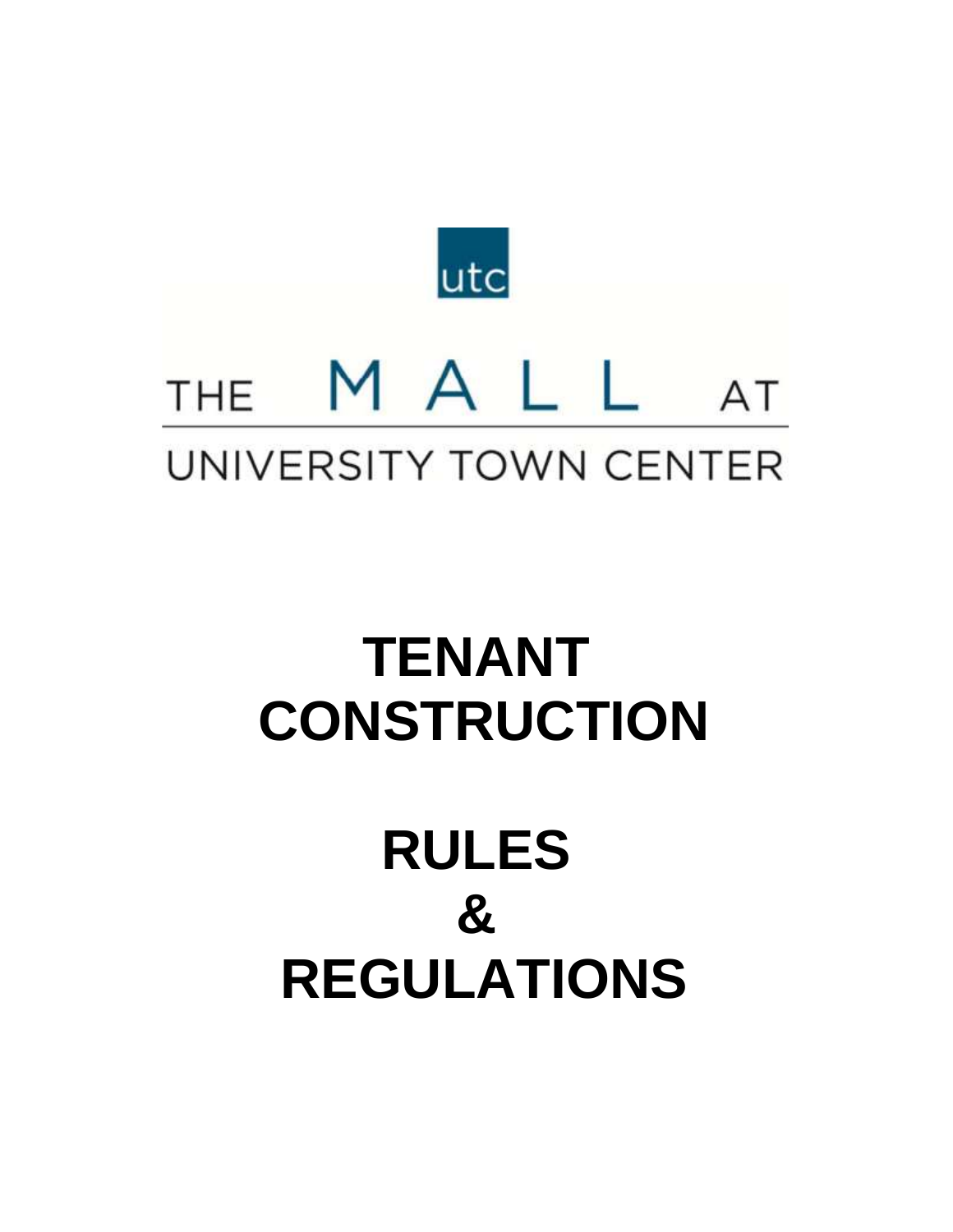

# **Construction Prerequisites**

# **Construction**

# **General Center Requirements**

# **Project Completion**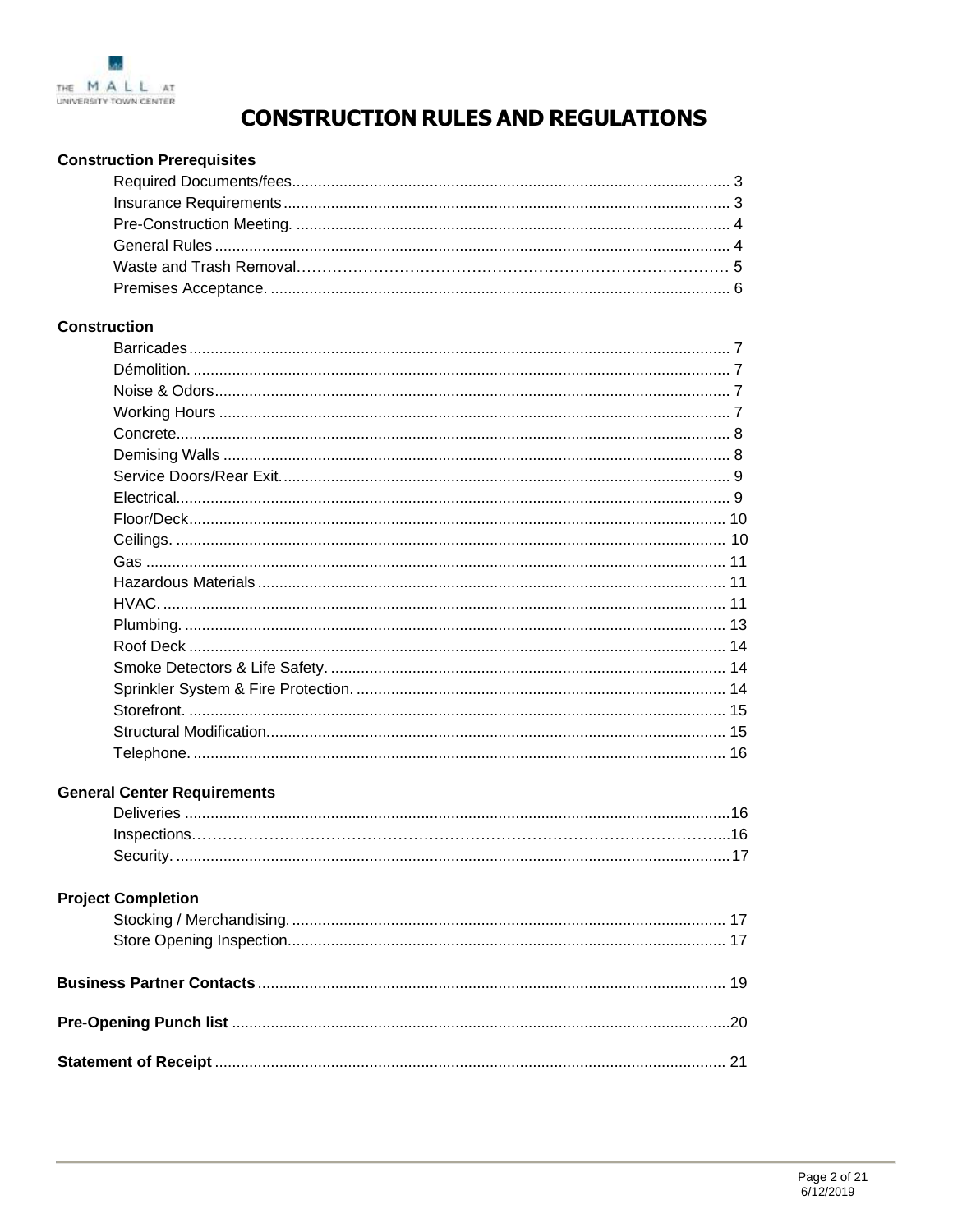

# **CONSTRUCTION PREREQUISITES**

## <span id="page-2-0"></span>**Required Documents:**

# **The following documents shall be assembled by the tenant's general contractor before arranging a Pre-construction meeting with the Facilities Management.**

- 1. Obtain a building permit from Sarasota County.
- 2. Submit required insurance to the Landlord to include the following:

# **Comprehensive General Liability:**

A blanket policy for the amount not less than \$2,000,000.00 for any one occurrence

#### **Comprehensive Automotive Liability:**

Include ownership, maintenance, and operation of any automotive equipment in the amounts indicated as follows:

Bodily Injury (Personal Injury or Death) in the amount of \$2,000,000.00 for each occurrence

Property Damage in the amount of \$2,000,000.00 for each occurrence

Please include the following as additionally insured: *(Note that all names must appear on the Certificate of Insurance)* **TB Mall at UTC, LLC**

**The Taubman Company, LLC 140 University Town Center Dr. Sarasota, FL 34243**

- 3. Submit required workman's compensation documentation as regulated by your state law, an amount not less \$2,000,000.00 and any additional amounts as required by other applicable statutes.
- 4. Submit a three thousand-dollar *(\$3,000.00)* deposit check for Retail Tenants and five thousand-dollar (*\$5,000.00)* for Restaurant Tenants, made payable to **TB Mall at UTC, LLC***.*
- 5. Drain down fees per occurrence are \$550.00 ea.
- 6. Use of a crane has a minimum fee of \$450.00
- 7. Barricade fees are determined per space.
- 8. One complete set of Landlord approved construction drawings should be reviewed by the general contractor before the pre-construction meeting. A set of approved Landlord drawings shall be posted on the construction site at all times.
- 9. Submit a list of subcontractors used by the general contractor during the construction process to the Facilities Representative. In addition, the general contractor shall complete the remainder of the form and provide the appropriate dates and construction costs.

When all prerequisite documents are assembled, the general contractor can deliver them to the center's Facilities Director for review. It is requested that the general contractor obtain a copy of the Construction Rules and Regulations and review them prior to the Pre-Construction meeting.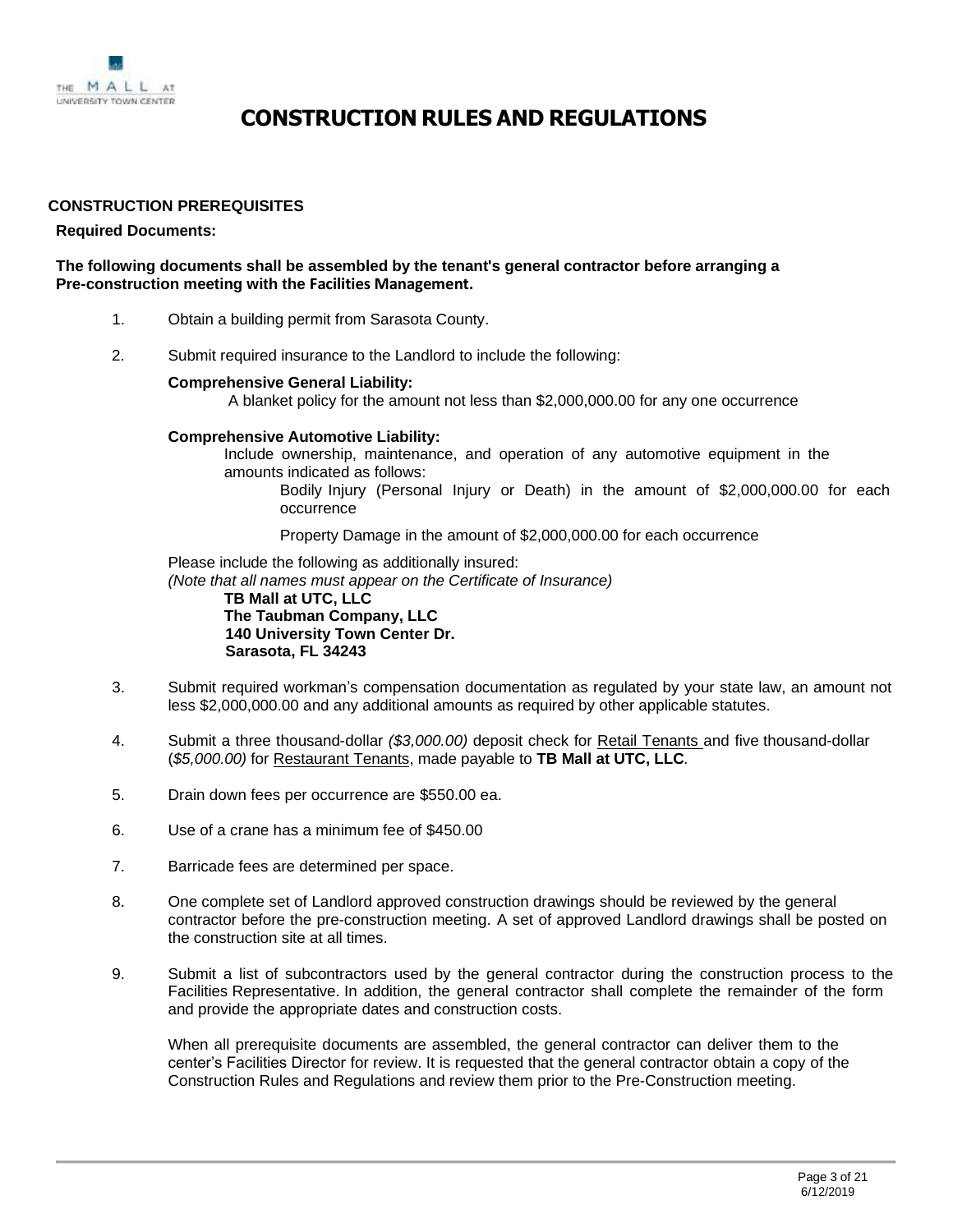

## <span id="page-3-0"></span>**Pre-construction Meeting:**

**The Landlord intends to ensure a smooth and steady construction process for each individual Tenant. The Tenant's construction drawings have been through an extensive review process to confirm compliance with the**  Landlord's criteria. During the Pre-Construction meeting, the general contractor will be made aware of the Tenant / Landlord relationship and the obligations the general contractor has while acting as the Tenant's construction agent. Any concerns should be addressed at this time. All preventive measures outlined at this meeting can save **time and money in the long term.**

- 1. A pre-construction meeting between Facilities Management and the general contractor is a scheduled meeting. Arrangements must be made by the contractor to the Facilities Director at [garmentroutIII@taubman.com](mailto:garmentroutIII@taubman.com) at least **72 business hours** in advance
	- A. Specific requirements will be discussed during the Pre-Construction Meeting. The general contractor is responsible for ensuring that all sub-contractors involved with construction are fully aware of all information contained in this manual.
	- B. The Landlord approved construction drawings will be reviewed during this time. The general contractor will be made aware of all general and written comments on these drawings. All comments shall be incorporated into the actual store construction. One set of these approved documents must be kept on the job site at all times.
	- C. A copy of the pre-opening construction completion list (SEE ATTACHED) will be provided identifying typical punch list issues that must be corrected before store opening. This document will be used throughout construction to identify deficiencies that must be corrected.
- 2. Complete the lease line inspection and acceptance forms with Facilities Management.
- 3. Landlord's "Construction Rules" book will be posted in space at all times
- 4. Site-specific information (will be provided by Facilities Management).
- 5. Contractor shall provide a full-time superintendent to be on the job site throughout all phases of the construction of the tenant's premise.

#### <span id="page-3-1"></span>**General Rules:**

**The following rules and procedures shall be strictly adhered to during all phases of Tenant Construction:**

- 1. Construction shall comply in all respects with applicable Federal, State, County and/or Municipal Statutes, Ordinances, Regulations, Laws, and Codes.
- 2. Tenants, Tenant Contractors, and their employees are expected to act in accordance with any and all regulations established by Center Management.
- 3. All Tenant Contractors will enter through designated Service Areas (coordinate with Facilities Management)
- 4. Workers are not allowed to carry tools, construction material or other equipment through the **Common Mall Concourse** unless authorized by Facilities Management.

# 5. **LANDLORD'S RIGHT TO STOP CONSTRUCTION**

Landlord reserves the right to stop construction at any time for safety or aesthetic reasons or if Contractor or Subcontractor's representatives violate the rules and policies contained in this manual.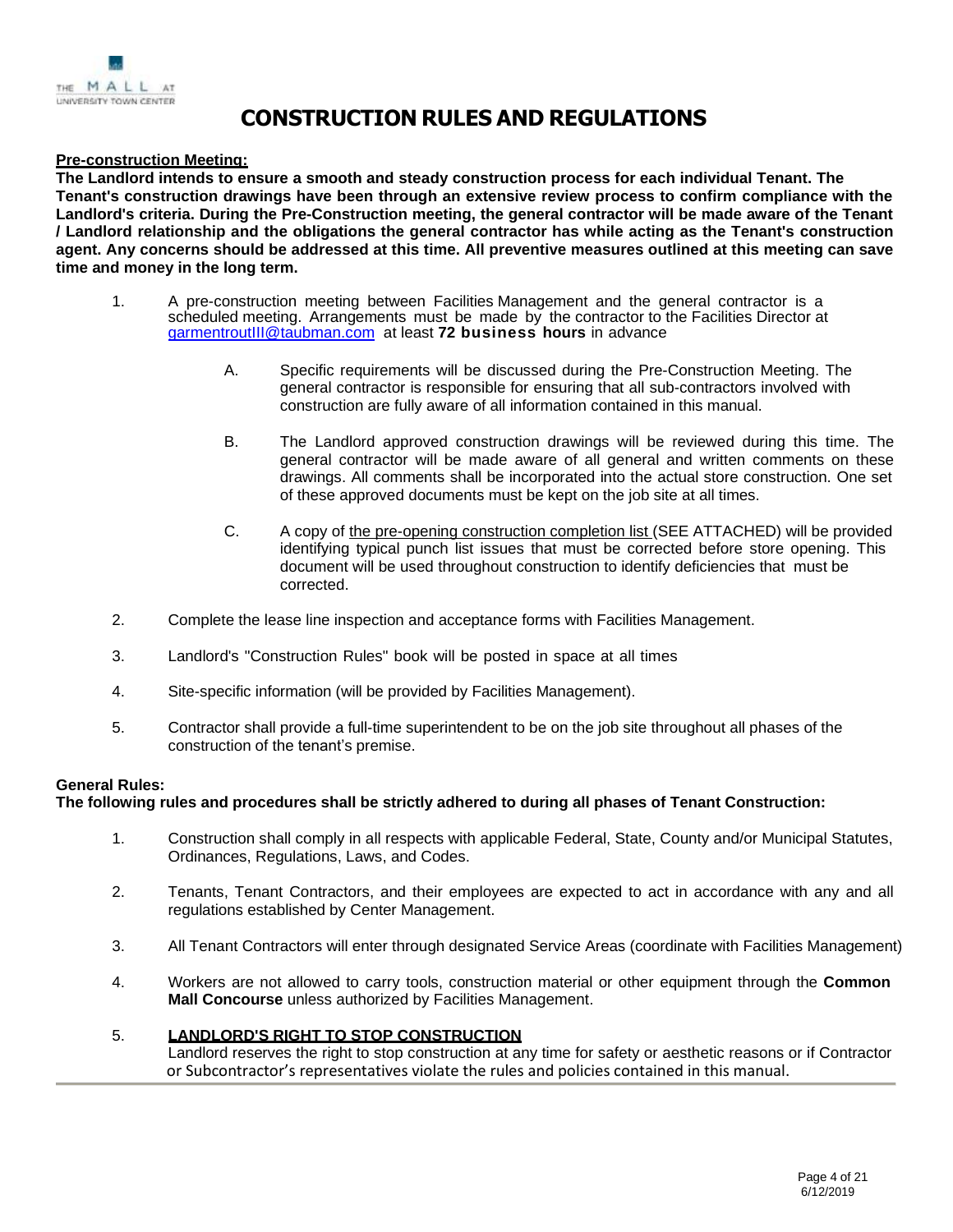

## **Waste Removal/Trash**

- 1. General trash/construction debris can create safety and fire hazards. The general contractor shall ensure that the construction site is policed and debris removed to provide a safe, sanitary construction site.
- 2. Debris shall be confined to the Tenant's leased premises. Holding or storing trash in exit corridors, adjacent to Tenant spaces, service areas, or other areas will not be permitted. Trash found in these areas shall be immediately removed as requested by Mall Management. If the general contractor fails to comply, Facilities Management will remove the trash. The cost for removal will be deducted from the general contractor's construction deposit.
- 3. The general contractor shall coordinate the use of trash dumpsters with Facilities Management. Cost, location, time schedules, etc. shall be fully understood by the general contractor, who is responsible for policing and cleaning the dumpster area.
- 4. The general contractor must coordinate the order, delivery, and payment of open top dumpster with Waste Management Sarasota County Dispatch at **1-855-690-7785.**

## **Tools**

- 1. **ALL WHEELED USED VEHICLES used in common mall area MUST HAVE NON MARKING RUBBER PNEUMATIC TIRES.**
- 2. No wheelbarrows or wheeled vehicles are permitted within the common area without prior authorization from the Facilities Director.
- 3. Tools and construction materials must not be transported through the common area of the Mall unless approved by Facilities Management.
- 4. Tools and construction materials must be stored in the tenant's space at all times and are not allowed to be stored in the Center or Service Areas at any time. If additional storage space is needed, please contact the Facilities Director for available options.
- 5. The use of gas and propane equipment is not permitted at any time.

# **Personnel Demeanor**

- 1. Construction workers, Tenants, and tenant contractors are expected to act in accordance with any and all regulations established by Center Management.
- 2. Abuse, disrespect, or insulting action toward guests, tenants, fellow workers or Center personnel will not be tolerated.
- 3. Tenant Contractors in violation of any rules will be subject to forfeit all or a portion of the security deposit and a complete construction shutdown.
- 4. **This is a smoke-free environment. No smoking will be permitted within the center. Smoking is allowed in your vehicle or at the services courts only.**
- 5. All work shall be done within the confines of the Tenant's barricaded space. **No work will take place in the common areas of the center.**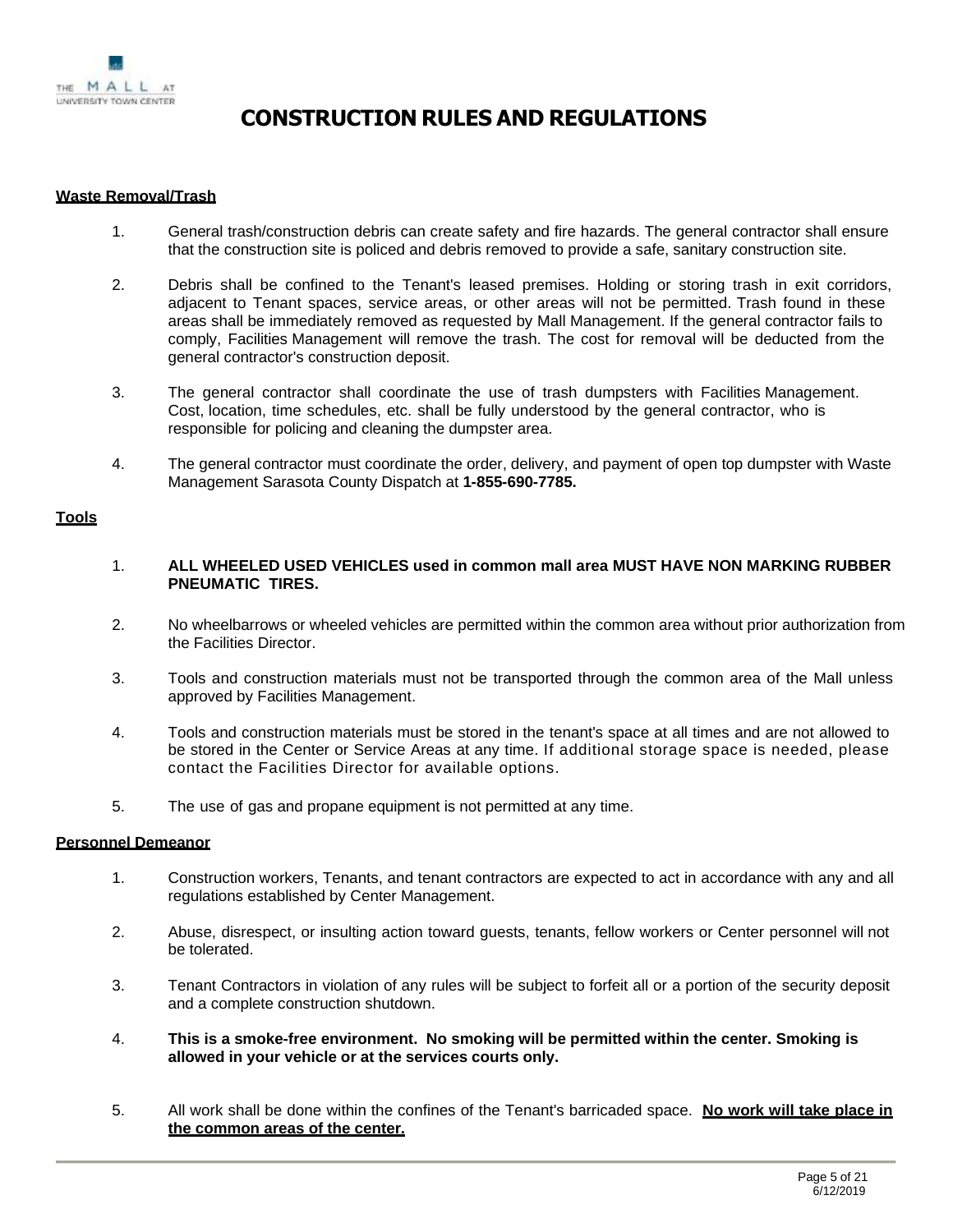

# **Premises Acceptance Walk-Through**

- 1. Utility Tie-in Locations
	- a. Sanitary sewer stub and grease kitchen waste stub (if applicable).
	- b. Grease kitchen exhaust duct stub (if applicable).
	- c. Plumbing vent stub.
	- d. Domestic cold water stub.
	- e. Fire protection sprinkler system main.
	- f. Fire alarm junction box.
	- g. Central gas utility company metering manifolds.
	- h. Central electric utility company distribution centers (277/480 Volt, 3 phase, 4 wire)
	- i. Central telephone company distribution boards.
	- j. VAV Air Duct Stub.
	- k. Toilet exhaust.
	- l. Return Duct Openings.
	- m. Central Grease Interceptor Facility (if applicable).
- 2. Lease Line
- 3. Existing Conditions
	- A. Mall Soffit
	- B. Lease Line Flooring and Adjacent Finishes
	- C. Neutral Piers (Reveals)
	- D. Service Corridor, Service Area, Dumpster Location
- 4. Designated Loading Areas and Routing of Material Deliveries, including offsite parking and staging area to be designated by Facilities Management
- 5. Project specific meters and devices, by Tenant.
	- A. Water Meter Furnished by Landlord at Tenant's expense
	- B. Electric Meter
- 6. Metal Corner Guards required at the back of house corridor vestibules. Corner guards will be purchased from Landlord.
- 7. Premises Acceptance Form **(See Tenant Pre-con Packet):**
- Demolition and / or construction can cause unintentional damage. To protect both parties from any damage claims, representatives of the Landlord (Facilities Management) and general contractor will inspect the Tenant space before construction. Existing conditions within the tenant space and the adjacent area will be inspected, and noted with the date on the Premise Acceptance Form. From this date forward, the general contractor will be responsible for protecting the listed items and any other areas the general contractor or subcontractors occupy.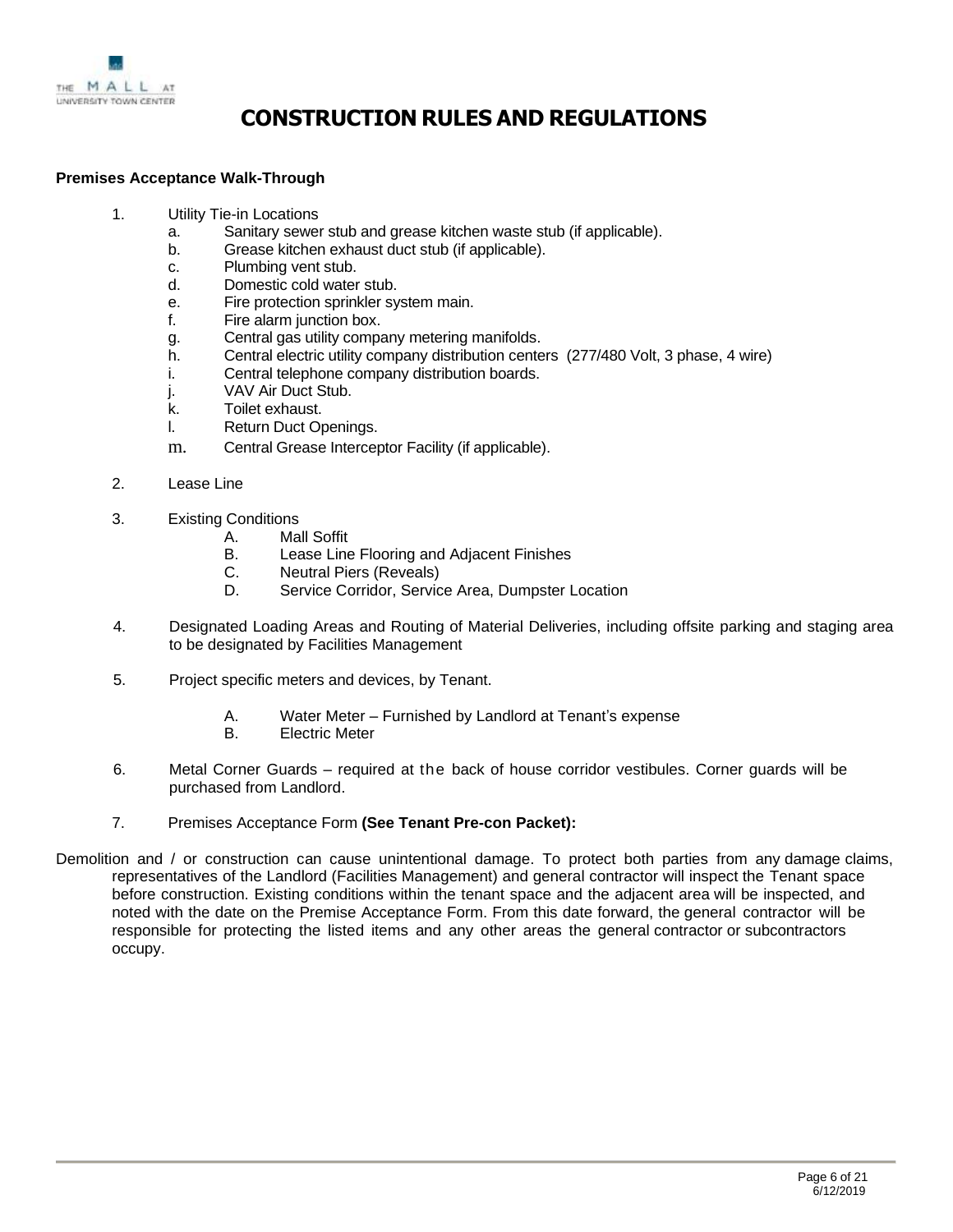

# **CONSTRUCTION**

## <span id="page-6-0"></span>**Barricades**

- 1. Tenants conducting construction shall provide a temporary barricade. The temporary Barricade will be constructed from metal studs, and 5/8" fire rated gypsum board, finished to the soffit, flush to storefront, 1 x 2" baseboard and finished to a level 5, painted flat black.
- 2. The Tenant Contractor may move the barricade out three feet from the lease line for work on the storefront. This shall be accomplished in a stable and professional manner and under the supervision of Facilities Management. The barricade must remain rigid, squared, and plumb throughout store construction.
- 3. Contractor shall cover the top of the barricade. If it becomes necessary for Center personnel to clean the area in front of the store during construction because of construction debris or dirt, the Contractor will be charged the applicable billable rate for the time and material expended on the cleanup.
- 4. The exposed mall flooring shall be covered by exterior grade materials to prevent damage to it.
- 5. If there is no adjacent corridor or service door to be installed, the Contractor may install a door in the barricade. This door shall be equipped with a device to ensure the door remains in a closed position at all times. This will prevent unauthorized personnel from entering the site and help contain dust within the space.
- 6. If space has a service corridor door, the door must remain closed and locked at all times.
- 7. No signage is allowed on the barricade except that which is installed or approved by the Landlord.
- 8. The Tenant General Contractor will be responsible for disassembly and removal of the barricade as directed by Facilities Management.
- 9. Upon completion of the job and following removal of the barricade, it is the Contractor's responsibility, if required, to patch and paint the soffit above the Tenant's space. (For material and paint specificationscoordinate with Facility Management)

## **Demolition (if applicable)**

- 1. Demolition shall not interfere with the daily operation of adjacent Tenants, Residential, Office or center common areas. Be aware of work that may cause excessive vibrations, which can cause damage to adjacent tenant spaces and/or surrounding areas.
- 2. Remove all existing electrical, mechanical, plumbing and other utilities and equipment to the source. Do not abandon any unused equipment.

# <span id="page-6-1"></span>**Noise & Odors**

- 1. If excessive noise or odors are identified by the Facilities Management, the general contractor will cease such operations immediately.
- 2. Any work that will cause any disruptions to adjoining tenants and the common area should be scheduled for after center hours.

## <span id="page-6-2"></span>**Working Hours**

1. Contractor shall coordinate with Facilities Management for all activities after 9 pm Mon-Sat and 6 pm on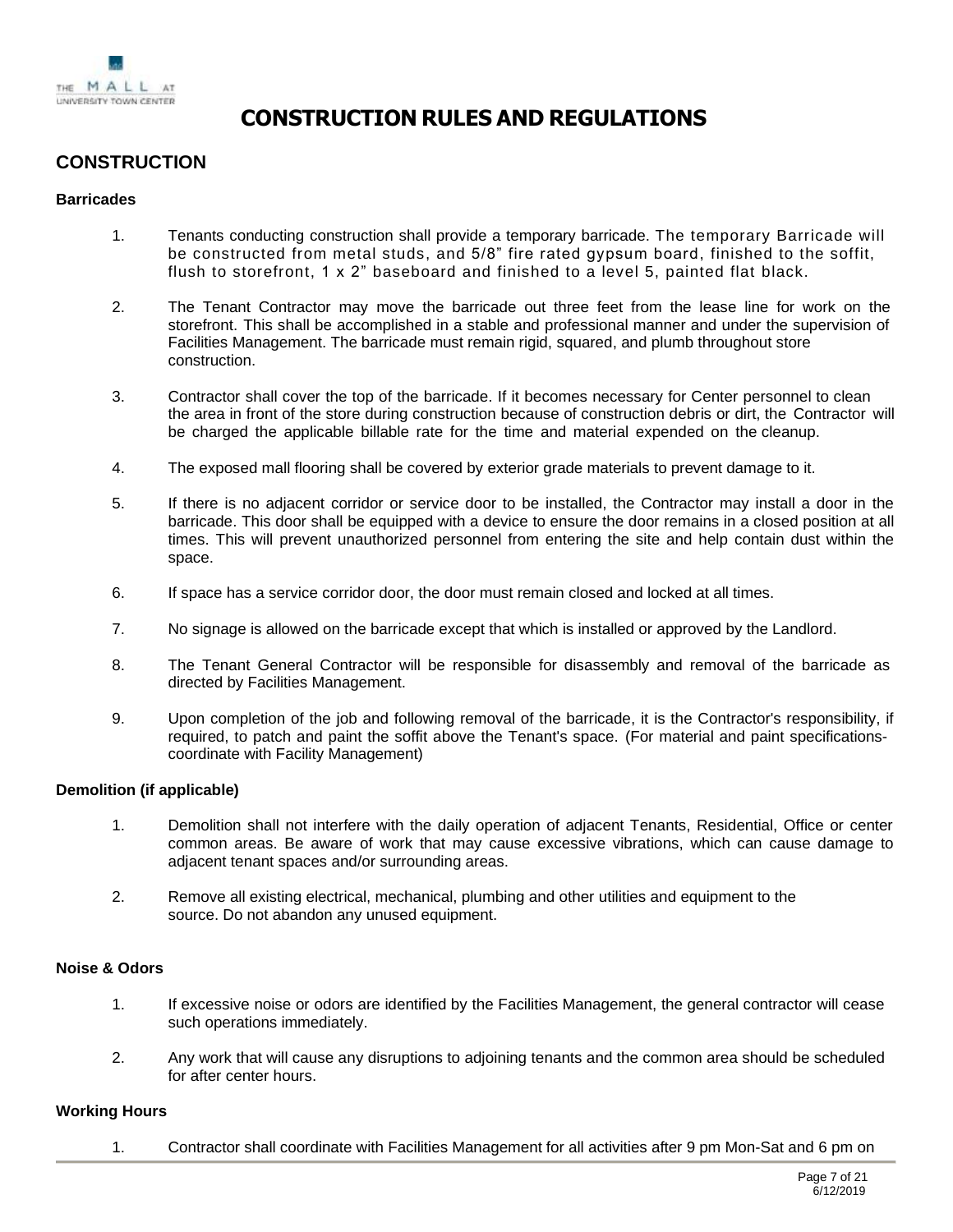

Sunday. At no time should parties be on site during these times without the prior knowledge of Facilities Management.

# **Concrete**

# **The general contractor is required to be present during the entire concrete pouring process to**

# **ensure that concrete contractor is aware of and complies with the following requirements:**

- 1. Routes into the mall from concrete truck shall be as designated by Facilities Management.
- 2. All concrete pours shall be scheduled with the Facilities Management a minimum of 48 hours in advance.
- 3. The layout of any "new" tenant spaces on grade shall be performed in accordance with the Landlord's Space Layout. The concrete slab must be made ready to fully accept the bottom track of the demising wall.
- 4. Concrete trucks must be located outside of the curb around the perimeter of the building or at the designated loading dock. No trucks will be allowed on the sidewalks or curbs (coordinate with Facilities Management)
- 5. All Concrete Contractors shall put down visqueen and plywood along the route the concrete is carted/pumped through the Center to the Tenant's premises. This shall include the area around and directly below the truck.
- 6. When pumping concrete to the site, provide wood blocking below the coupling flanges. The flanges shall not rest on the deck or existing concrete slab.
- 7. Concrete trucks are forbidden to wash out or dump any unused concrete on any portion of the Center property (coordinate with Facilities Management).

## <span id="page-7-0"></span>**Demising Walls**

- 1. At Tenant's expense, the Landlord will install metal studs, 16" o.c., floor to the structure above. The general contractor shall verify that the drywall contractor installs a minimum of one layer 5/8" fire-rated gypsum board, fire taped and spackled from floor to ceiling. Finished demising walls shall be installed in such a manner that the resulting partition will provide a fire-rated enclosure to the roof or floor structure above.
- 2. The demising wall will be located per dimensions indicated on the Landlord's Space Layout drawing. Any dimensional inconsistencies between the Space Layout drawing and the Landlord approved construction drawings should be brought to the immediate attention of Facilities Management.
- 3. Demising walls do not possess any structural value. The general contractor shall provide structural reinforcement if Tenant's construction is to be attached to or supported from the demising wall. Structural drawings must be approved by the Landlord's structural engineer.
- 4. The general contractor shall schedule "new" demising wall installation with Facilities Management. Floor conditions must be level and structurally sound to accept the bottom metal track.
- 5. Standards may not be recessed into any fire-rated demising walls. A second layer of drywall must be used to conceal the standards.
- 6. Landlord will provide neutral pier reveals for the Tenant to install at the storefront. The general contractor shall repair any damage to the neutral pier reveal (or soffit) caused by demolition or construction.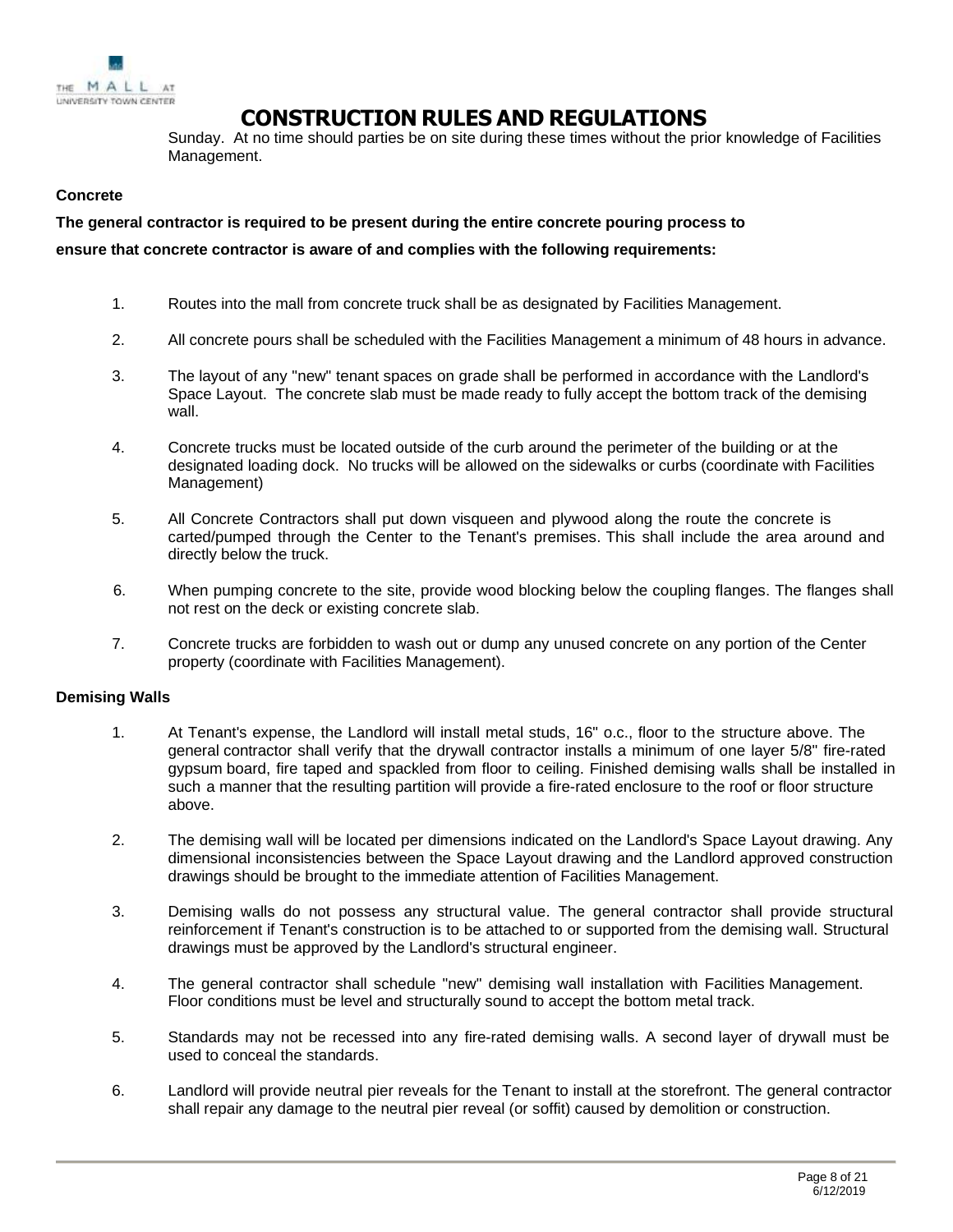

7. An expansion joint shall be incorporated into walls if an expansion joint exists within the space. Since demising walls are fire rated, the general contractor shall verify code requirements with the local building department. Landlord approval is required for the aesthetic treatment of any expansion joint details.

# **Service Doors/Rear Exit (if applicable) All work by tenant General Contractor.**

- 1. Rear service/exit doors and frames shall be commercial grade, "B" label construction with a minimum size of 3' X 7'. All doors shall be equipped with a door closer located on the tenant (interior) side of the door. All exit doors shall have appropriate fire exiting hardware. Verify code requirements with the governing agency.
- 2. After installation of Service/Exit door, Tenant shall restore service corridor to original condition.
- 3. Service/Exit door shall be finished painted a color specified by Landlord and labeled by the Landlord with store name as specified by Facilities Management.
- 4. A doorbell must be installed at service corridor doors to alert Store Personnel of deliveries.
- 5. A recessed vestibule is required at all internal service corridors. This vestibule is considered to be part of the service corridor assembly and must be constructed in compliance with the applicable codes. A sprinkler head is required in the vestibule.
- 6. 4' high metal corner guards are required at both returns into the vestibule. Vestibule walls shall be restored to the original fire-rated condition.

# <span id="page-8-0"></span>**Electrical**

## The general contractor shall ensure that the electrical contractor is aware of and complies with all Landlord **comments on the Landlord approved construction drawings.**

- 1. Included in the acceptance of the Tenant's premises will be conduits for Power and Data back to the Electrical and Telephone closets that will service the Leased Premises. Upon mounting and terminating the Tenant equipment within the leased premises and completing the conduit run, Tenant shall furnish and install, under the supervision of Landlord Subcontractor, conductors of sufficient length and capacity for Tenant's requirements to the Landlord furnished secondary equipment for terminations by the Landlord Subcontractor at Tenant's expense. Circuit Breaker for Tenant service shall be furnished by Tenant and turned over to Landlord Subcontractor for installation at Tenant's expense. The type and size of the electrical service will be as specified on the Landlord's approved construction drawings. Facilities Management will designate required labeling.
- 2. All wiring shall be in conduit (rigid or EMT). Flexible conduit may not be used for extended runs or in lieu of conduit in partitions. Flexible conduit may be used in lengths not to exceed 6' for finish connections only.
- 3. Temporary power will be available from a source designated by Facilities Management. Any temporary electrical wiring located outside the leased premises shall be placed in a metal casing. All temporary wiring used during construction (e.g., phone, power, service, etc.) shall be in conduit and removed before project completion.
- 4. All circuit panels must be balanced. Balancing will be verified by Facilities Management and Electrical Contractor.
- 5. Access to the electrical room will be provided by Facilities Management or Center Security.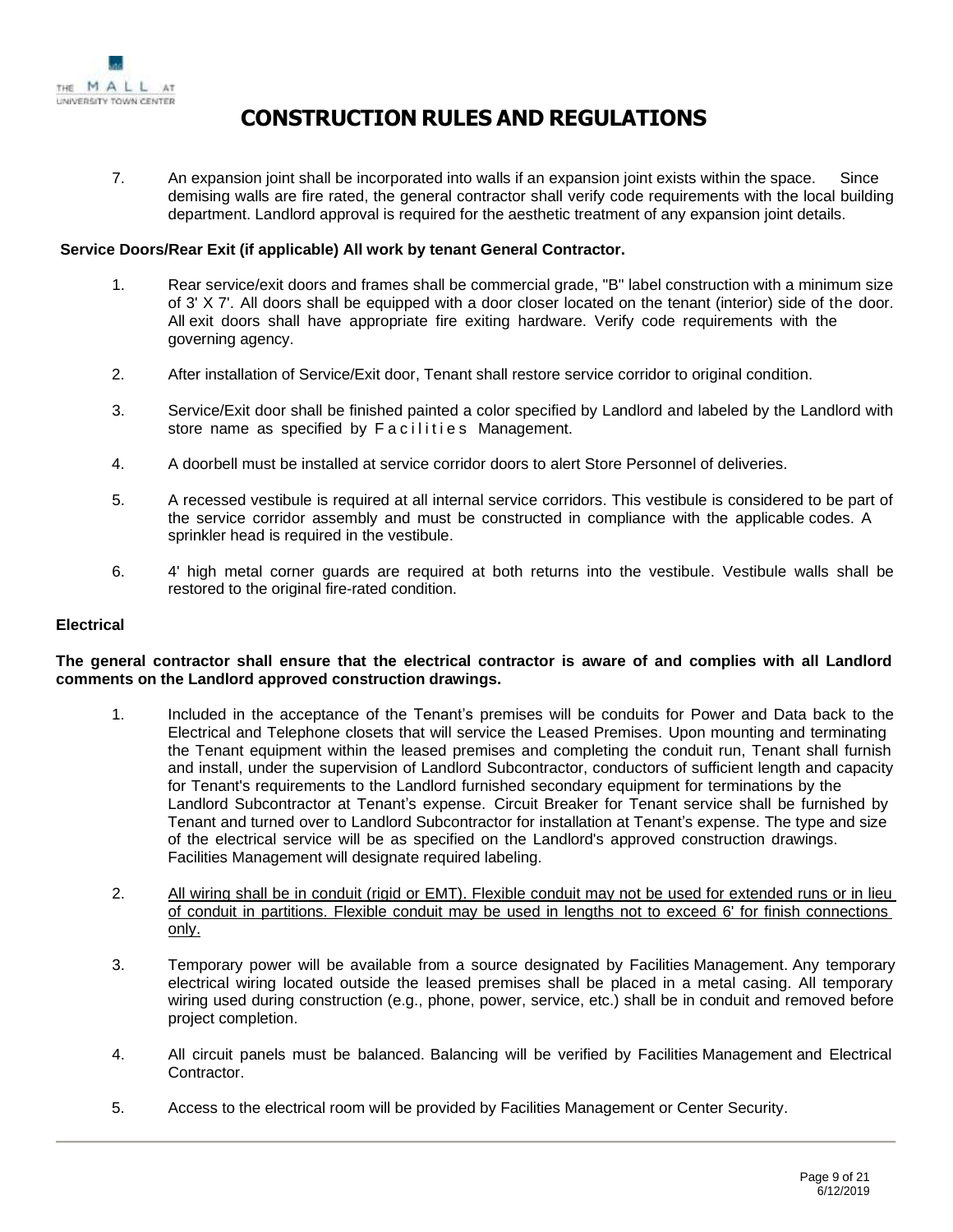

## **Floor / Deck**

**All penetrations through any concrete floor slabs must be coordinated with Facilities Management. Core drilling, saw cutting, jackhammering, bush hammering, chipping, etc., are not permitted without prior approval. The general contractor must perform a field survey of the area below any proposed floor penetration to verify the existence of any electrical, mechanical equipment or any other obstructions.**

- 1. All toilet room floors where adjacent to demising walls are to be waterproofed with an elastomeric membrane. Waterproofing must extend a minimum of 4" up all wall surfaces. Waterproofing Membrane product data must be approved by Facilities Management.Tenant General Contractor must perform a flood test of all Waterproofing Membrane installed witnessed by Facilities Management.
- 2. All kitchens, food preparation and serving areas must have a waterproof membrane. Waterproofing Membrane product data must be approved by Facilities Management. Tenant General Contractor must perform a flood test of all Waterproofing Membrane installed witnessed by Facilities Management.
- 3. Floor drains are required in all toilet room and kitchen areas. The floor shall be sloped to the drain to ensure proper drainage. All floor penetrations in food service/preparation areas and toilet rooms shall have Watertight sleeves extending a minimum of 4" above the finish floor.
- 4. Transitions between dissimilar floor materials shall be smooth and flush. The use of transition or reducer strips is not permitted.
- 5. The general contractor shall field verify the existence of expansion joints within the space. Some floor slabs are fire-rated. Verify that expansion joints meet all code requirements. Landlord approval is required for aesthetic treatment of this joint.
- 6. Mall flooring may be available for repairs to match existing mall flooring at the storefront. Such flooring shall be available with the approval of the Facilities Director. The General Contractor will reimburse UTC the applicable charge for any replacement flooring required. This is for replacing existing flooring or extending beyond lease line.
- 7. Anti-Fracture Membrane Floor Isolation: It is recommended to install an Anti-Fracture Membrane at the column lines, transitions between the structural slab/geo-foam supported slabs and any shrinkage cracks that are evident. Depending on the condition and exposure of the area it may be beneficial to treat an entire area.

## <span id="page-9-0"></span>**Ceilings**

**Ceiling construction cannot be attached to the center's finished soffit, or roof deck above, as these components are not designed to support additional loads. Ensure that ceilings are supported by** the building's structural steel, bar joist, purlin, etc., and are not attached to the roof deck or soffit in **any fashion**.

- 1. Maintain access to all Tenant and Center equipment above the ceiling per all codes and maintenance requirements. Coordinate access panel locations with Facilities Management, the building inspector, and Landlord approved construction drawings.
- 2. The maximum ceiling clearance will be designated on the Landlord's space layout. If Tenant desires ceiling elevations higher than those permitted, relocation of plumbing, electrical, mechanical, fire protection, etc. will be at Tenant's expense. Use of Center's subcontractors will be required.
- 3. An expansion joint must be incorporated into the ceiling construction if present within the space. The general contractor shall verify code requirements with the governing agency. Landlord approval is required for aesthetic treatment of this joint.
- 4. Do not remove or relocate any existing support hangers.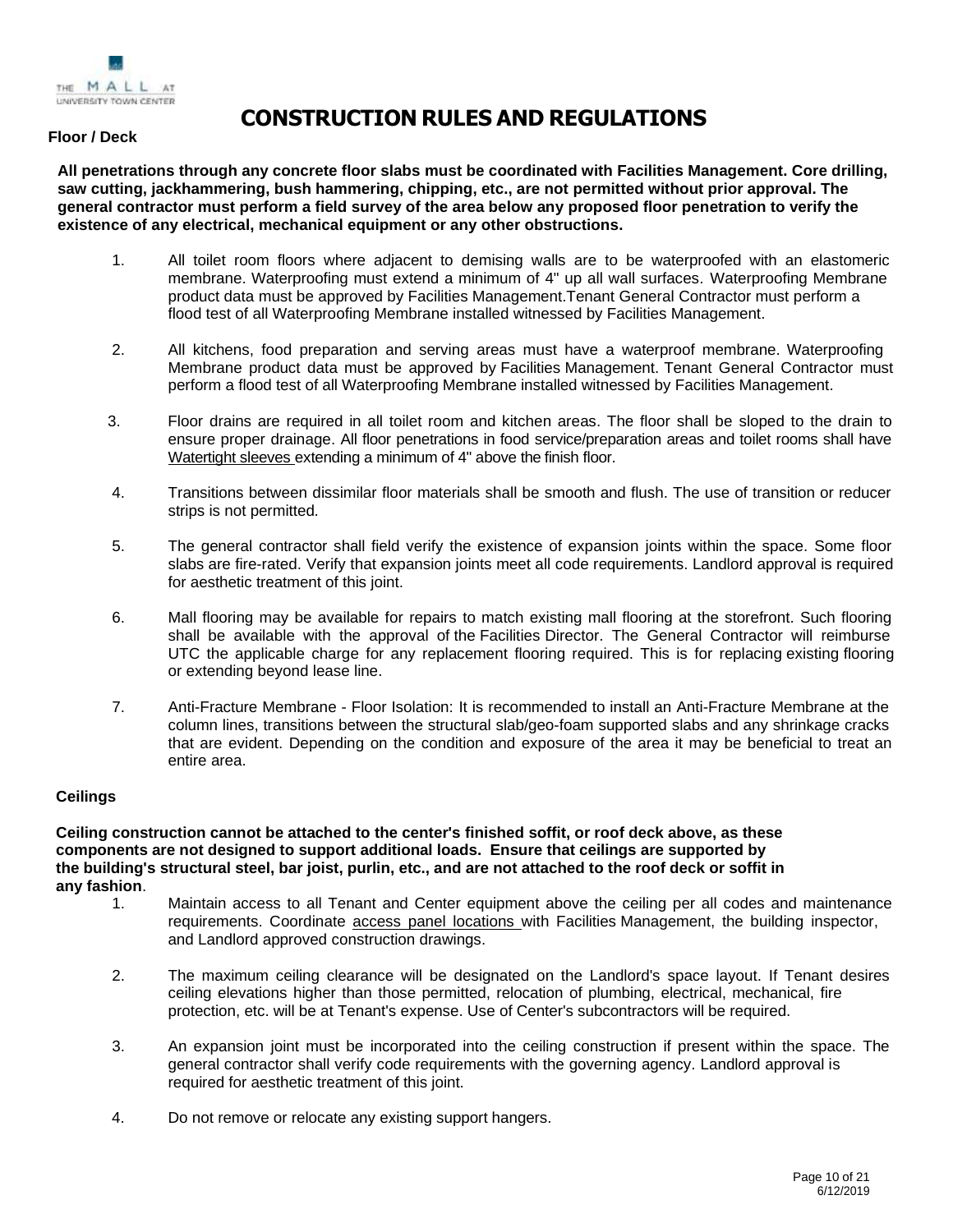

# **Gas (if applicable)**

# **A gas manifold has been provided. Facilities Management shall direct the general contractor on the routing, type of support, etc., for this piping.**

- 1. Locations of gas manifolds (See Base Building Drawings and verify in the field).
- 2. No exposed pipes shall be permitted in service areas.
- 3. Enclosure requirements should be verified with the local government agency. Vented shafts, chases, etc., may be required along the route.

# <span id="page-10-0"></span>**Hazardous Materials**

- 1. The identification, handling, and disposal of hazardous materials, as determined by federal, state, county, and/or city statutes, ordinances, regulations, laws and codes, are the responsibilities of the general contractor.
- 2. Facilities Management will request Manufacturer Safety Data Sheets (MSDS) on certain materials, especially floor tile and adhesives (mastic). The general contractor shall ensure that all materials used in the store construction are identifiable, the MSDS's are already available (on the job site), and the applicable MSDS sheets are provided to Facilities Management.
- 3. All materials used in construction shall be "ASBESTOS FREE". Materials listed as "nonasbestos" are unacceptable and shall not be used for construction.

# <span id="page-10-1"></span>**HVAC**

# **The general contractor shall ensure that the HVAC/mechanical contractor is aware of and complies with all comments on the landlord approved construction drawings.**

Heating, Ventilating, and Air Conditioning:

- 1. Tenants designated to receive Supply Air from the Landlord's Central VAV system.
	- i) The leased premises are served from the Landlord's Central VAV system, which will deliver supply air at an average temperature of 55 degrees (+/- 2 deg.), during regular Shopping Center business hours, through medium velocity Tenant Supply Air (TS) duct mains from designated Landlord rooftop air handling units. Level 1 Tenant's will be allowed 0.90 CFM/square foot, and Level 2 Tenant's will be allowed 0.95 CFM/square foot.
	- ii) Each Leased space shall be provided with a minimum of one (1) 16" diameter Tenant Supply duct tap, with larger Tenant spaces being provided with multiple duct taps of varying quantities, depending on the size of the space. Any unused Tenant VAV duct taps shall be capped and sealed airtight. Air may not blow freely from any tap unless a VAV unit is attached.
	- iii) The Landlord will furnish (at tenant's expense) each Tenant with project standard Variable Air Volume (VAV) Terminal Unit(s) and terminal unit temperature sensor(s) for installation by the Tenant's contractor. Each VAV Terminal Unit shall include DDC Controller compatible with the Landlords (BAS) Building Automation System. The Tenant contractor will be required to sign a receipt for the VAV Terminal Unit(s) and temperature sensor(s).
	- iv) An insulated metal spiral duct (minimum of 3-4 feet of straight duct) will connect the VAV terminal unit to the 16" diameter TS duct tap. The Tenant contractor shall ensure that this duct is not installed with any dips, bends, or turns, as any "kinks" may cause the VAV unit to become inoperative, or drastically impair the efficiency of the unit.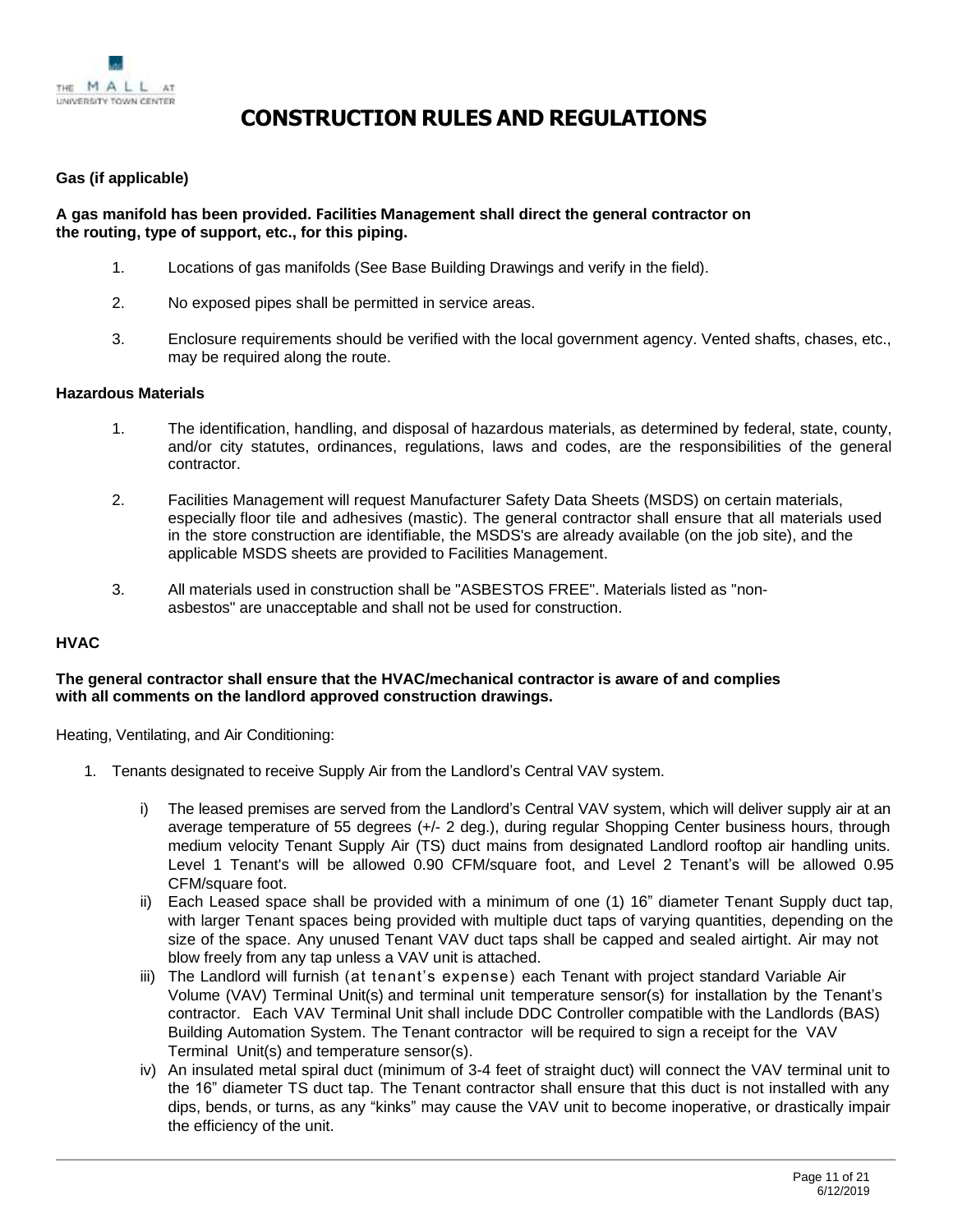

- v) The Tenant shall design and install a standard low-velocity air distribution system for the leased premises from the VAV Terminal Unit(s), which will operate via the DDC controls provided, and shall be tied into the Landlord's BAS system for monitoring operation of the VAV(s).
- vi) Each Leased space will be provided with a minimum of one (1) BAS junction box (colored orange), that is part of the Landlord's VAV Terminal Unit BAS communications loop (orange conduit). One junction box is provided for VAV duct tap and shall be in close proximity to the Landlord's VAV system duct main.
- vii) The Tenant contractor shall install conduits from the VAV Controller to the orange/red J-box and the temperature sensor for each VAV unit. The Landlord will provide all control wiring to the Tenant, at the Tenant's expense. This will include both the communication wire between the VAV controller and the orange J-box and the temperature sensor wire from the sensor to the VAV controller.
- viii) The Landlord's BAS contractor (at tenant's expense) will make **all final wiring terminations** at both the VAV Controller and the BAS orange J-box, all at the Tenant's expense. **The Tenant and its contractor, are at no time to make any of these BAS communication wiring connections.**
- ix) The Landlord has provided a toilet exhaust (TE) air round duct main routed through, or into the Tenant space, with a minimum 6" diameter duct. The Tenant will make a connection for their exhaust fan to this Landlord TE duct by an acceptable industry standard method, and seal the connection airtight. Any unnecessary damage to the Landlord's TE duct will be repaired by the Landlord's HVAC contractor at the Tenant's expense.
- x) The Tenant shall provide exhaust fans to satisfy exhaust requirements for toilet rooms or odors generated within the premises. Exhaust fans shall be located within the leased premises. Exhaust air discharge shall be restricted to connect to the toilet exhaust (TE) ducts provided by Landlord.
- xi) Ductwork in Tenant's public areas shall be concealed. Standards of construction shall be in accordance with Latest ASHRAE and SMACNA Guides.
- 2. If Applicable Placement of any mechanical equipment on the roof shall be scheduled with Facilities Management.

The design loads of the roof typically do not support loads greater than 25 PSF. Plywood laid across the roof with a "moon buggy" supporting the unit is a minimum. Loads greater than 200 pounds will require a crane and/or helicopter.

- 3. If Applicable HVAC equipment that produces a discharge or requires a drain shall be tied into the building's drainage system. Roof equipment cannot drain onto the roof as this eventually causes damage. Restaurants have condensate drain taps located within the second-floor ceiling area. Tenant shall extend tap thru the roof and provide roof sump w/ dome strainer to receive Tenant equipment condensate drain. Tenant shall repair the roof with Mall Roofing Subcontractor. Tie-in requirements shall be coordinated through Facilities Management.
- 4. If Applicable All roof equipment shall be painted. Each piece of equipment will be labeled with store name and space number on two sides each facing the roof hatch and high monitor roof. Two inch, black vinyl letters will be used (coordinate with Facilities Management)
- 5. All equipment shall be contained within Tenant's premises unless coordinated with Facilities Management.
- 6. All process exhausts, hood exhausts, equipment vents, and other contaminated exhausts when permitted by Landlord shall discharge vertically to the atmosphere, 20' minimum, horizontally away from any fresh air intakes, properly dispersing odors or fumes away from the site. A duct extending higher than the tallest air intake may be required if the 20' distance cannot be achieved. This may also be true for longer distances as each location is field coordinated.
- 7. All supply and fresh-air ductwork shall be insulated, and all ductwork on all levels shall be installed in concealed space above ceilings. All air supplied to Tenant's area by its equipment shall not migrate to the public mall or adjacent spaces.
- 8. Standards of design and construction shall be in accordance with latest ASHRAE and SMACNA Guides.
- 9. Provide clear access to all equipment in ceiling space.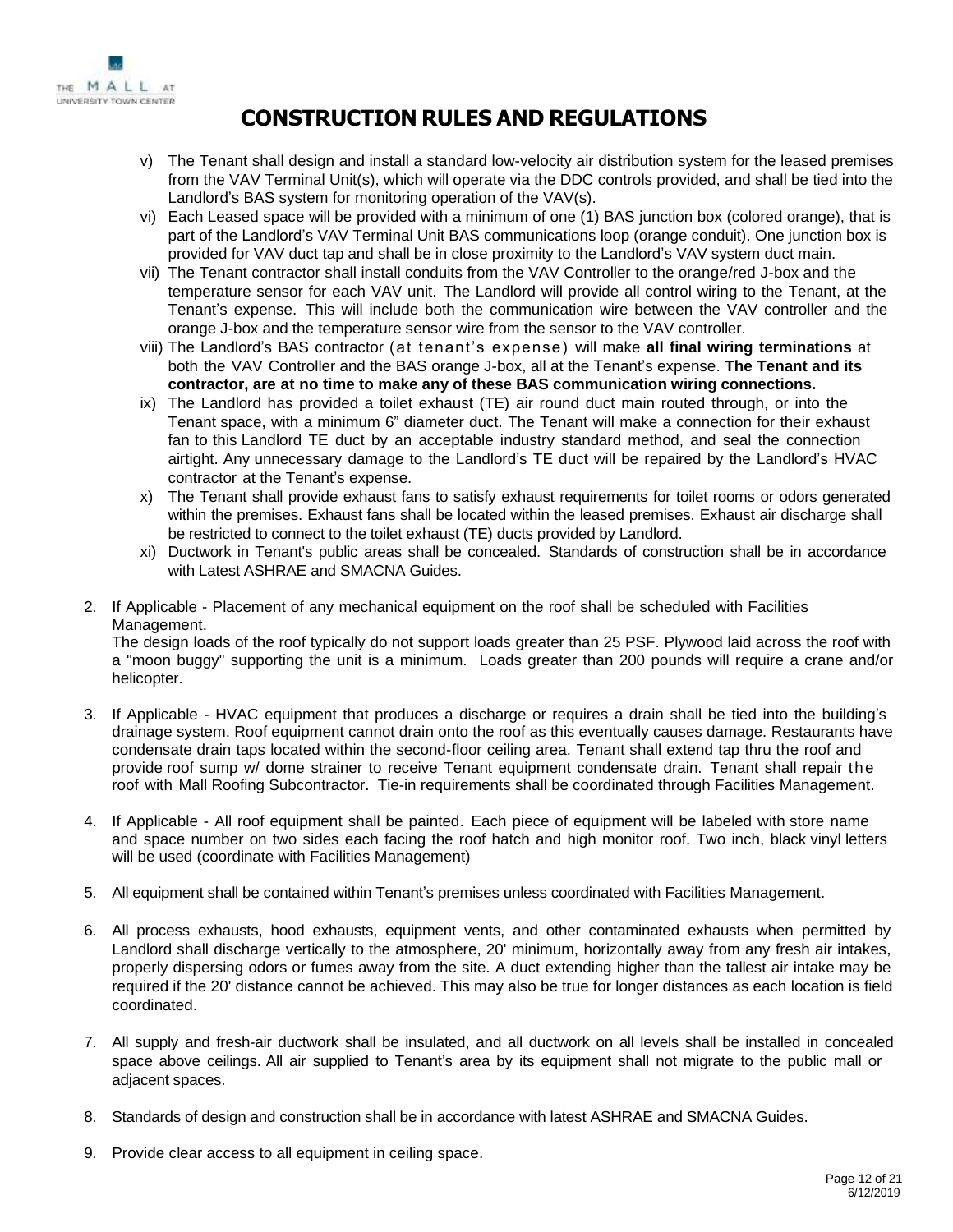

- 10. The contractor will provide access panels to all Landlord's equipment and shut off valves.
- 11. When the system is ready for start-up, Tenant Coordination shall be notified at least **24 hours** in advance, allowing time to schedule an operational inspection. The system shall be 100% operational before store opening.
- 12. An air-balance of the system must be performed by an independent temperature controls contractor as required by Facilities Management, with a certified air-balance report submitted to the Facilities Director before the store opens. The general contractor's deposits will not be processed for return until this report is received.

# <span id="page-12-0"></span>**Plumbing**

# **The general contractor shall verify that the plumbing contractor is aware of and complies with all Landlord comments on the Landlord's approved construction drawings.**

- 1. Plumbing fixtures and accessories shall be of commercial quality and shall be of a water-conserving type as follows:
	- i) Water closets shall be limited to a maximum flow rate of 1.28 GPF.
	- ii) Urinals shall be limited to a maximum flow rate of 0.125 GPF.
	- iii) Lavatories shall be limited to a maximum flow rate of 0.5 GPM
- 2. Water heaters shall be electric, except Food and Beverage Service Tenants where gas units may be permitted, if gas is available, and the Tenant has direct access to the roof for gas flue discharge.
- 3. Floor drains (4") shall be provided in toilet rooms and kitchens, and/or other rooms with water supply.
- 4. Provide heat tracing on all pipe subject to freezing
- 5. Provide water hammer arrestor behind an access panel in Tenant restrooms
- 6. Food and Beverage Service Tenants shall further provide:
	- i) Cast-iron grease traps within the leased premises.
	- ii) Gas service, if required by Tenant, including meter and branch line extension from the project manifold designated by Landlord to leased premises. The landlord has provided future gas lines from Service Court Gas Manifolds to designated locations within the building for use and extension by food and beverage tenants.
- 7. Facilities Management will designate sanitary, domestic water and other utility lines to be used. These utility lines may exist outside the leased premises.
- 8. Work requiring access into adjoining Tenant spaces shall be negotiated by the general contractor through Facilities Management with the appropriate store manager and/or owner. Any damage caused by this work shall be corrected by the general contractor at his expense.
- 9. Ensure that all Landlord sanitary clean outs are **exposed and remain accessible**. Since many trades can affect this requirement, the general contractor shall ensure that all subcontractors are aware of any existing clean outs. Coordinate locations with Facilities Management after demolition.
- 10. The Tenant Plumbing Contractor shall install a **Landlord supplied domestic water meter** in the Tenant space that reads in gallons. Such meter shall be located no more *than 5 ft. above* the floor and have shut-off valves. Meter and valves are to be accessible at all times. The meter shall be connected, via conduit and control wiring, to the Tenant's VAV Terminal Unit controller for interfacing into the Landlord's BAS system. The conduit and wiring shall be installed by the Tenant's contractor, with final wiring terminations at the VAV Controller being provided by the Landlord's BAS contractor at the Tenant's expense. The control wiring shall be provided by the Landlord to the Tenant, at the Tenant's expense.
- 11. All supply water lines, exposed or concealed, shall be insulated. Ensure that this insulation material is plenum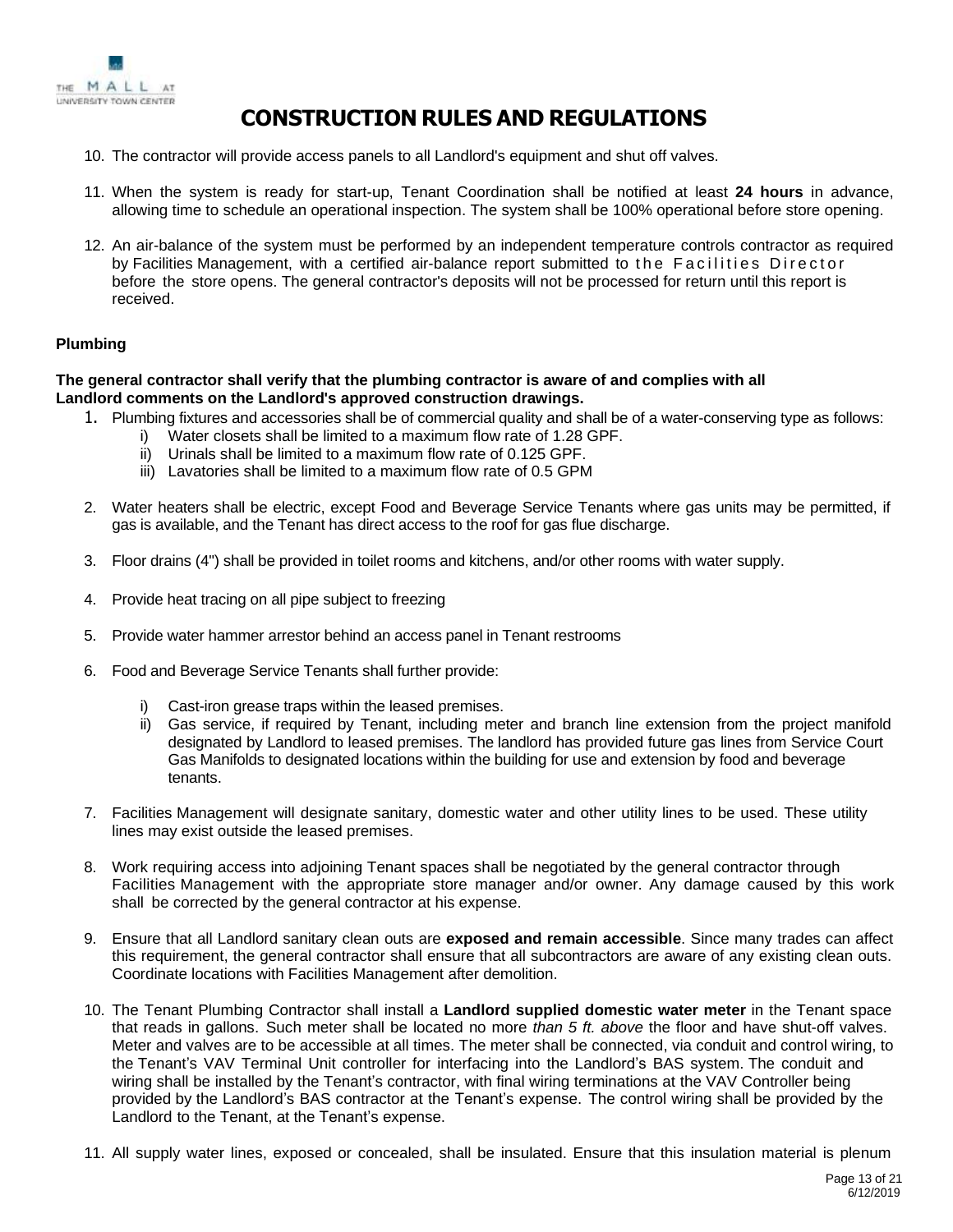

rated.

- 12. The general contractor shall ensure that the plumbing contractor does not leave any uncapped or open sanitary or vent lines, etc. Unnecessary clean-up can be costly and offensive.
- 13. Floor drains must be installed in all restroom floors.
- 14. All core drilling must be done before 9:00 AM or after 9:30 PM, so as not to interfere with the normal operation of the center (coordinate with Facilities Management).
- 15. Copper, steel, or cast iron or any other code-complying metal shall be used for all piping. Use of plastic (PVC) pipe is **prohibited** above ground within the building. PVC may only be used below the ground on Level 1.
- 16. When construction is completed, all sanitary lines shall be "routed out". Written notification, indicating date and time shall be provided to Facilities management before barricade is removed (FORM PROVIDED).

# **Roof Deck**

**The general contractor shall coordinate any roof penetrations with Facilities Management. The General Contractor must use the center's roofing contractor for all roof modifications at the Tenant General Contractor's Expense. The general contractor shall ensure that all applicable subcontractors (i.e., HVAC, mechanical, electric, etc.) are aware of the roof requirements.**

#### **Smoke Detectors (if applicable)**

- 1. All life safety requirements associated with the tenant's construction are based on the initial code review of the base building. Smoke detector, smoke exhaust, egress routes, etc. are unique to this Center. Any Tenant system that requires attachment to the Center systems shall be coordinated with Facilities Management. The general contractor and his subcontractors shall be aware of all comments on the Landlord approved construction drawings.
- 2. Changes to the base building life safety system may require a life safety inspection by the local building inspectors.

# **Sprinkler System**

## The general contractor shall ensure the fire protection contractor is aware of and complies with all comments on **the Landlord approved construction drawings.**

1. The general contractor shall ensure that the fire protection subcontractor submits drawings to the Landlord's insurance underwriter **(See General Information Sheet)** Approval must be obtained before Tenant opening.

## a. *All plans must be approved before the tenant's opening.*

- 2. The sprinkler system is monitored by the local fire department, center security, and various alarm companies. Contractors must not tamper with these systems.
- 3. The general contractor shall contact Facilities Management not less than 72 hours in advance to schedule a sprinkler system drain down to tie-in the Tenant system. For information on sprinkler drain down fees and any special requirements **(See General Information Sheet)**.
- 4. Sprinkler systems will not be drained on weekends, holidays, nights or when the center is open to the public. **Systems drainage hours are to be verified with facilities management.** Sprinkler systems must be charged and reported back in service no later than 9:30 a.m. earlier drain downs can be arranged.
- 5. Before a shut down for final connection can occur, the system shall be hydrostatically tested and made ready for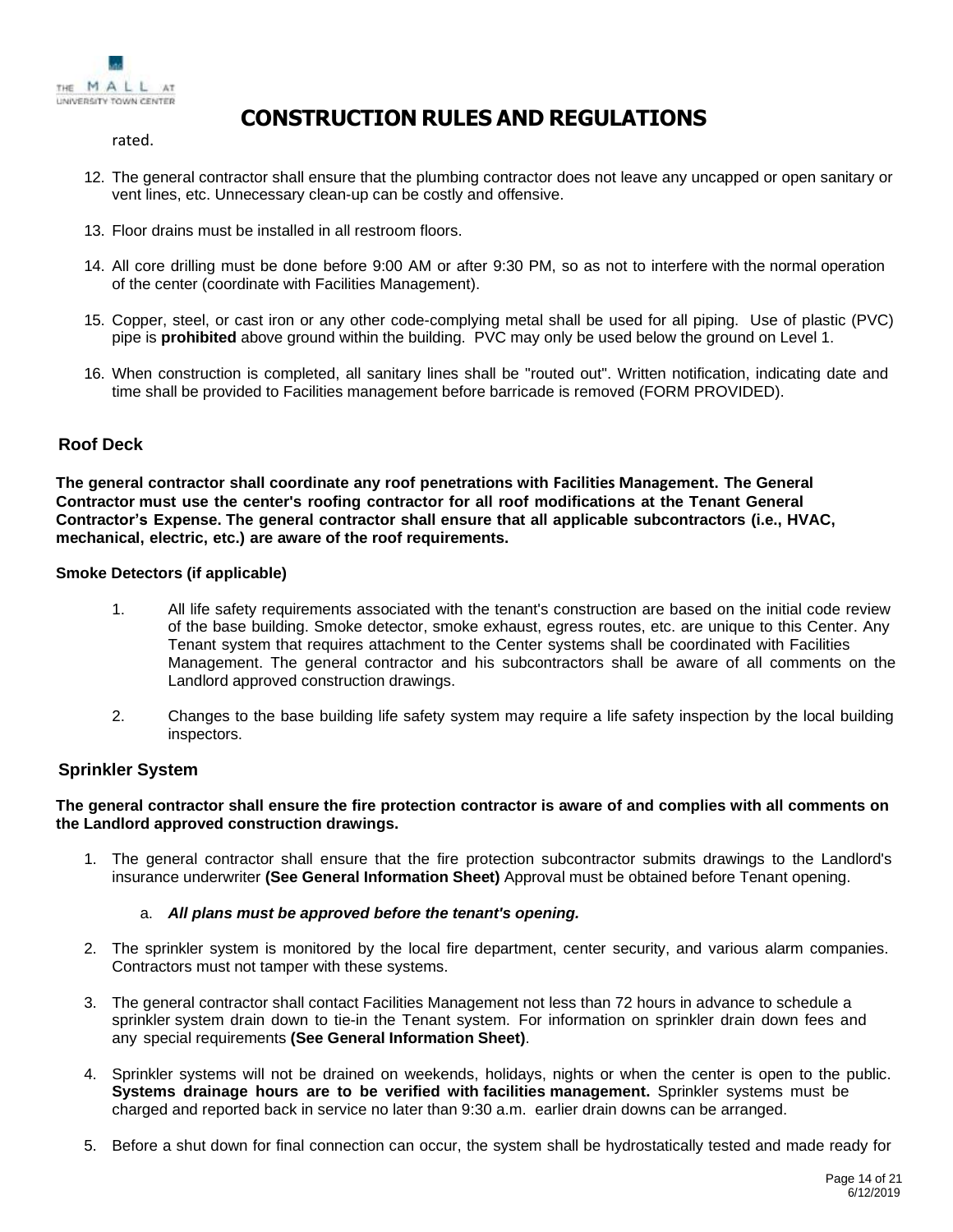

"tie-in". The general contractor shall schedule a date and time for the system shut down, which shall be scheduled a minimum of 48 hours in advance with Facilities Management. A copy of the approved hydrostatic test will be given to Facilities Management before connection to the sprinkler main.

6. A minimum of two fire extinguishers must be located on the job site during construction.

# **Storefront/Counter Front**

# **The General Contractor shall ensure that the integrity of the bulkhead is not jeopardized by the configuration of the Storefront/Counter front.**

- 1. The center soffit is not designed to support any additional loads. The Tenant's storefront may not be attached to any part of the center soffit.
- 2. Damages caused by demolition or construction to Landlord's service corridor, soffits, or Mall tile shall be repaired to a "like new" condition. The general contractor shall coordinate any repairs with Facilities Management. If these items are not addressed before project completion, repair cost will be deducted from the general contractor's construction deposit.
- 3. Storefront construction may not extend beyond the lease line or permissible projection area unless approved by the Landlord.
- 4. The general contractor shall ensure that the sign contractor is aware of all comments on the Landlord's approved sign shop drawings. Landlord approval is required before sign fabrication. Failure to submit shop drawings may prohibit the storefront sign from being installed. Temporary signs will not be permitted for store openings.
- *5.* Storefront neutral pier reveals will be supplied by the Landlord and installed by the tenant upon completion of their storefront (as needed).
- 6. The Tenant's General Contractor shall ensure access to all Landlord equipment existing adjacent to the storefront or within the Tenant space.
- 7. The Tenant's General Contractor is responsible for final cleaning of the storefront and floor pavers at his storefront before opening

## **Structural Modifications**

## *Structural modifications to the center require approval from the Landlord's structural engineer.*

## *It is imperative that structural work be coordinated in advance with Tenant Coordinator.*

- 1. Those tenants desiring to make changes to the base building structure must submit to the Landlord drawings and specifications from a certified engineer for approval. (Refer to Lease Agreement Exhibit "B")
- 2. The following conditions are applicable:
	- A. Duct shaft penetrations
	- B. Exterior wall penetrations
	- C. Extra ordinary loads (i.e., safes, vaults, transformers, water heaters, mezzanines, etc.).
- 3. Excessive loading caused by transformers, safes, mezzanines, HVAC units, etc., require approval from the Landlord's structural engineer. Structural beams, purlin, joist, etc. shall not be modified by the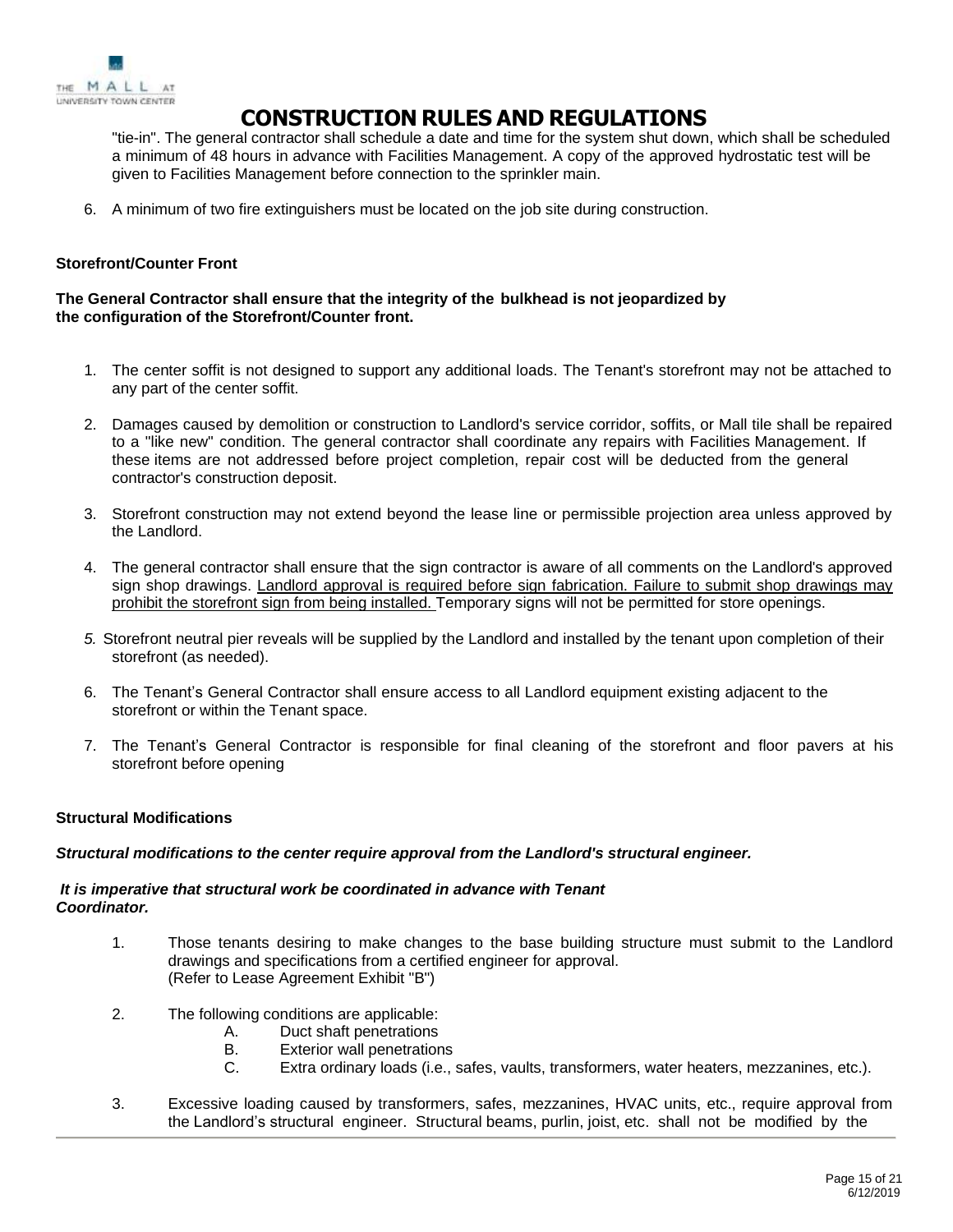

Contractor unless specifically noted on the Landlord's approved construction drawings.

## **Telephones**

1. All Tenant Telephone services shall be procured thru Granite Grid **(See required business partner sheet).**

## <span id="page-15-0"></span>**GENERAL CENTER REQUIREMENTS**

#### <span id="page-15-1"></span>**Deliveries**

## *Delivery Hours: Coordinate with* **Facilities Management** *72 Hours before delivery.*

- 1. All delivery routes to the construction site will be designated by Facilities Management. The general contractor shall ensure that all project subcontractors are aware of these routes. Coordinate deliveries with Facilities Management.
- 2. *Loading docks shall be used for all deliveries unless approved by* Facilities Management*.* The general contractor shall verify door size openings from the service area to the construction site, to ensure that all types and sizes of materials can be delivered to the space. Facilities Management will designate the appropriate service area for deliveries.
- 3. Service areas shall be used only for loading and unloading construction materials. Any vehicle parked more than 30 minutes with no activity will be towed at the general contractor's expense.
- 4. Deliveries to the Tenant space shall be made through the service corridors to the rear door (where possible). When authorized by Facilities Management, deliveries will be permitted through the center common area.
- 5. Delivery carts used in the center shall be equipped with soft rubber tires. Carts with steel wheels are not permitted. Cost of floor repairs for damage caused by deliveries will be deducted from the general contractor's construction deposit. If your course of travel through the center is over an expansion joint, a  $\frac{1}{2}$ " sheet of 4' X 8' plywood is required to cover the expansion joint.
- 6. Customer entrances to the center shall not be used for material deliveries. Special conditions may warrant exceptions, but **prior authorization from Facilities Management is required before delivery.**
- 7. The general contractor shall ensure that any dirt, litter, or tire tracks left from deliveries shall be cleaned by the responsible contractor. If clean-up is not performed within a reasonable time, center cleaning personnel will perform the work and, the cost will be deducted from the general contractor's construction deposit.

## <span id="page-15-2"></span>**Inspections**

- 1. Tenants work shall be subject to inspection by the facilities management team
- 2. Landlord's right to stop construction. While it is not the Landlord's intention to hinder or stop construction, if any Landlord or Center criteria are in question or the public's welfare has been compromised, the Landlord reserves the right to stop construction.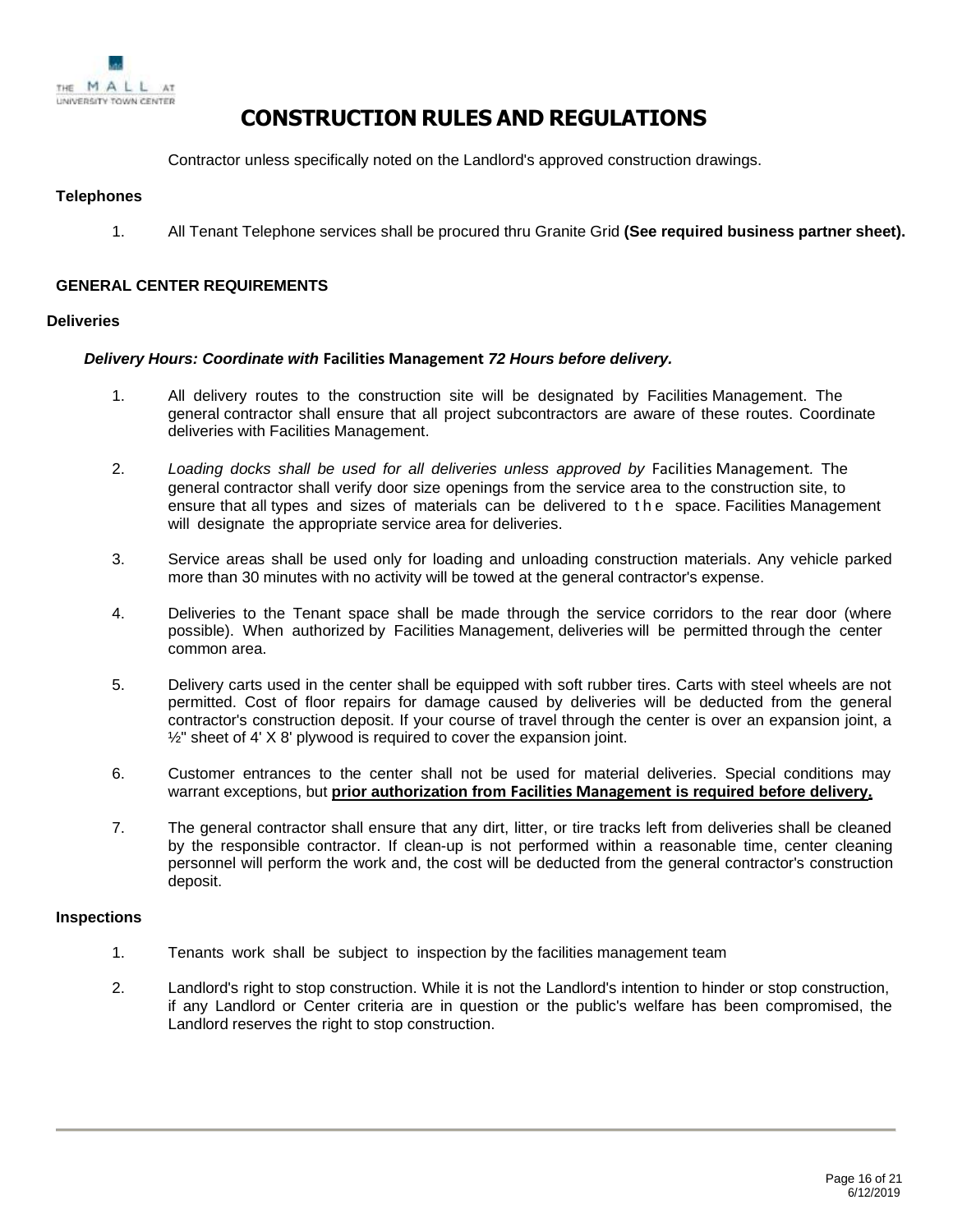

# <span id="page-16-0"></span>**Security**

- 1. Access to barricades, roof hatches, telephone rooms, electric closets, etc., shall be coordinated through center security dispatch at 941-552-7001. Authorization for entry will be given by Facilities Management. The Contractor shall be required to give the Security Officer his name, company, and reason for entering the secure area.
- 2. The general contractor is responsible for securing the construction site at all times. Contractors shall safeguard/secure all tools, materials, supplies, etc. The center will not be responsible for any items lost or stolen.
- 3. Access outside of normal hours shall be coordinated through Security and authorized by the Facilities Management. Construction work is permitted 24 hours a day provided there are no disruptions to the center, its guests or adjacent tenants daily operation.
- 4. Conduct of all contractors involved with tenant construction is the responsibility of the general contractor. Rude, disrespectful, or loud behavior will not be tolerated. The general contractor shall ensure that all requests by Facilities Management shall be complied with immediately. Absolutely no alcohol, drugs, weapons or smoking is permitted on the center property.
- 5. All lunch breaks, coffee breaks, etc., by contractors, shall be confined to the construction site. Any contractors seen lounging in the common area will be asked to move into the construction site.
- 6. All contractors are required to wear appropriate construction clothing and protective equipment in accordance with OSHA standards. It shall be understood that shirts, safety shoes, hard hats, long pants, etc., will be worn at all times.
- 7. All General Contractor superintendent/foreman, who will be their company's full-time representative onsite, are required to attend a safety orientation conducted by Facilities Management at the time of Pre-Con. General Contractor is then responsible for training all of their subcontractors and vendors on the safety rules and regulations identified during the safety orientation.

#### <span id="page-16-2"></span><span id="page-16-1"></span>**PROJECT COMPLETION Stocking / Merchandising**

- 1. The Landlord cannot be responsible for Tenant's merchandise. Merchandise may not be stored outside the confines of the leased space.
- 2. Debris associated with merchandising must be discharged in the waste dumpsters designated by Facilities Management.
- 3. Facilities Management will designate the loading area and route from area to space.
- 4. *Verify Operation Hours with Onsite Facilities Management.* If merchandising is performed outside of these hours, the store manager must notify center security.

# **Store Opening Inspection**

- 1. The store must be 100% completed, fully cleaned and ready for business before the barricade is removed. The general contractor will coordinate a walk-through with Facilities Management, before project completion to define deficiency corrections. The **Pre-Opening Construction Completion Checklist** (SEE ATTACHED) will be reviewed at this time to ensure that all landlord issues and deficiencies have been corrected prior to store opening.
- 2. A final inspection by Facilities Management to schedule barricade removal and to verify completion of the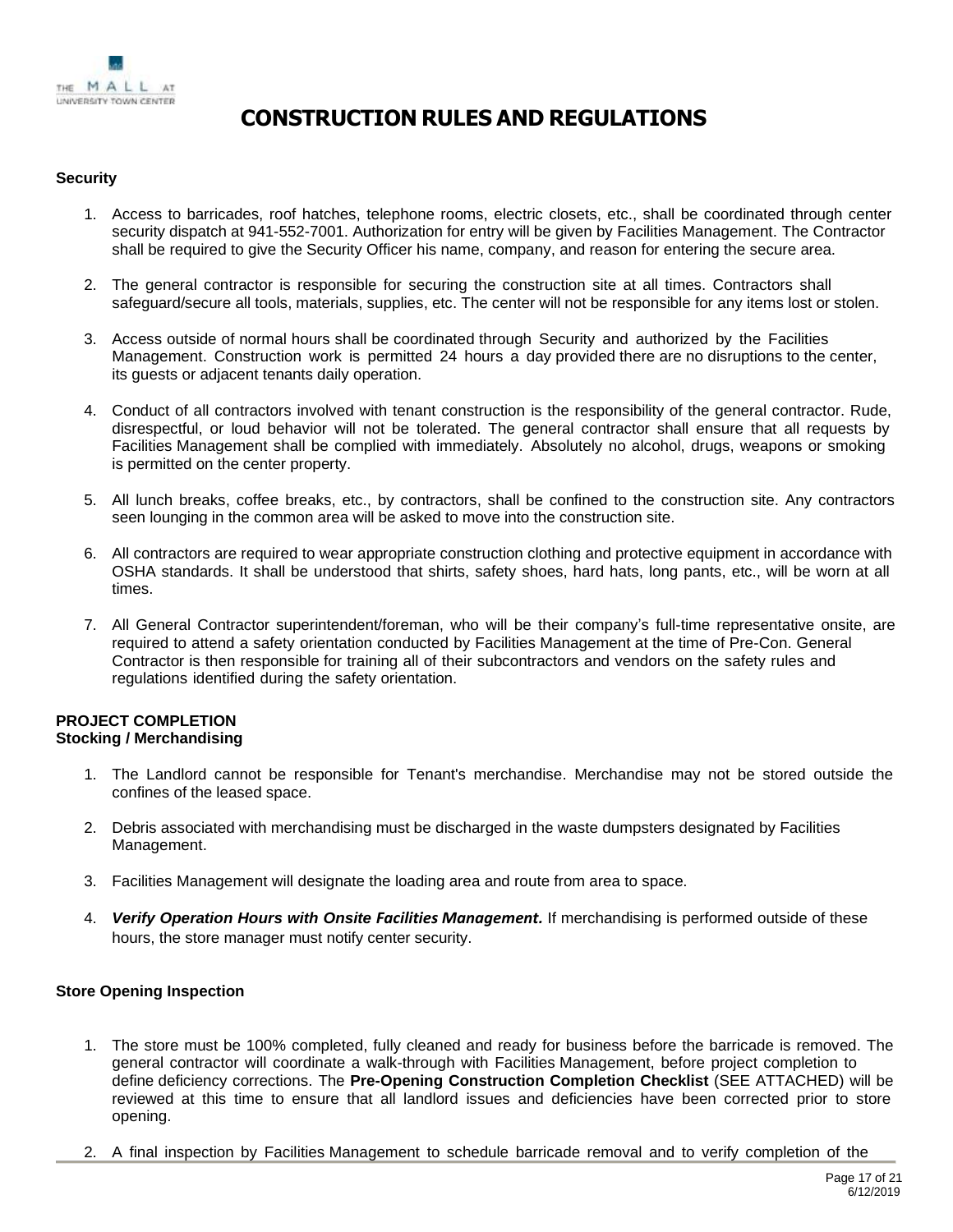

pre-opening checklist is required. This inspection must be scheduled **72 hours in advance** of the desired barricade removal. A copy of the completed building permit and/or the Certificate of Occupancy shall be presented to Facilities Management before the inspection.

3. The general contractor's construction deposit will not be processed for return until an air balance report, as-built drawings, and all Landlord issues (punch list) are resolved. Allow at least sixty (60) days for processing return of construction deposits. Tenants will be notified on all returned construction deposits.

# *REFER TO THE CONSTRUCTION CRITERIA AND GENERAL INFORMATION FOR FURTHER INFORMATION*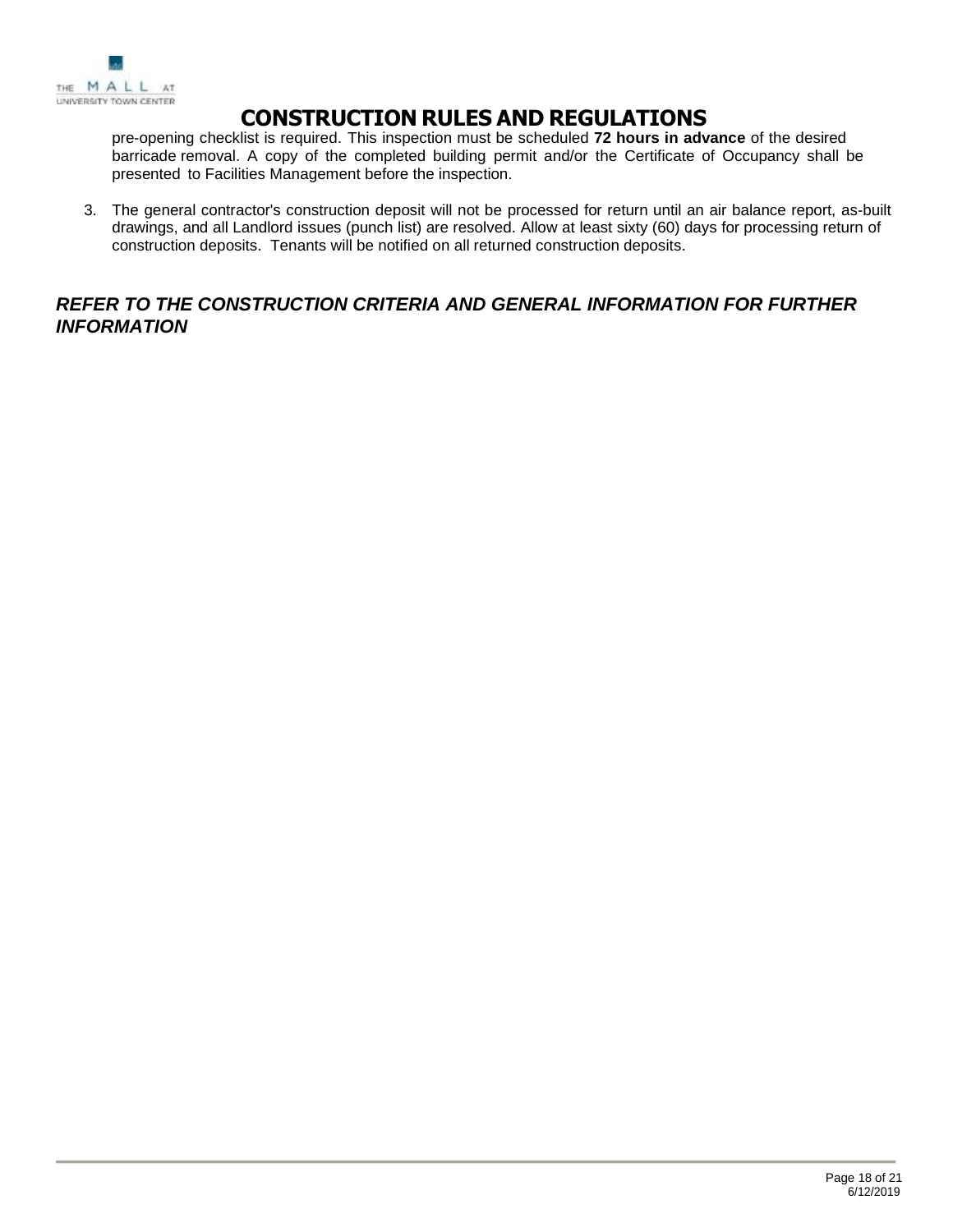

# **Construction / Tenant Build Out Business Partner / Required Contacts**

| <b>UTC Facilities Director</b>    | George Armentrout<br>garmentroutiii@taubman.com     | 941-552-7029 |
|-----------------------------------|-----------------------------------------------------|--------------|
| <b>UTC Facilities Dept.</b>       | Felix Ascolese<br>fascolese@taubman.com             | 248-260-0110 |
| <b>UTC Security Dept.</b>         | Mall Dispatch                                       | 941-552-7001 |
| <b>UTC Mall Office</b>            | Main Number                                         | 941-552-7000 |
| <b>RWS</b>                        | Open Top Orders<br>cmaughan@rwsfacilityservices.com | 302-521-9341 |
| <b>Granite Telecommunications</b> | Data and Voice                                      | 855-478-4743 |
| Orkin                             | Pest Control                                        | 941-355-7791 |
| SimplexGrinnell/Tyco/JJ           | <b>Fire Controls Side</b>                           | 813-623-2991 |
| <b>FPL</b>                        | Electric Meter/Service                              | 800-375-2434 |
| Sarasota County Building Dept.    | Inspections/permits                                 | 941-861-6678 |

Sarasota County Business use permit web site for application:

[https://www.scgov.net/government/planning-and-development-services/building-division/building-documents-plans-and](https://www.scgov.net/government/planning-and-development-services/building-division/building-documents-plans-and-instructions/-folder-539#docan1491 2675)[instructions/-folder-539#docan1491 2675](https://www.scgov.net/government/planning-and-development-services/building-division/building-documents-plans-and-instructions/-folder-539#docan1491 2675) 2929

| Wayne Automatic Sprinkler | Fire System Water Side            | 813-630-0303  |
|---------------------------|-----------------------------------|---------------|
| Windemuller Elec          | Electric Service Tie In           | 941-355-8822  |
| QBC                       | Building Automated Service Tie In | 813-885-5005  |
| <b>Sutter Roofing</b>     | All Roofing Needs                 | 941-377-1000  |
| <b>Modern Concepts</b>    | <b>Barricades</b>                 | rob@mciaq.com |
|                           | Rob Prima                         |               |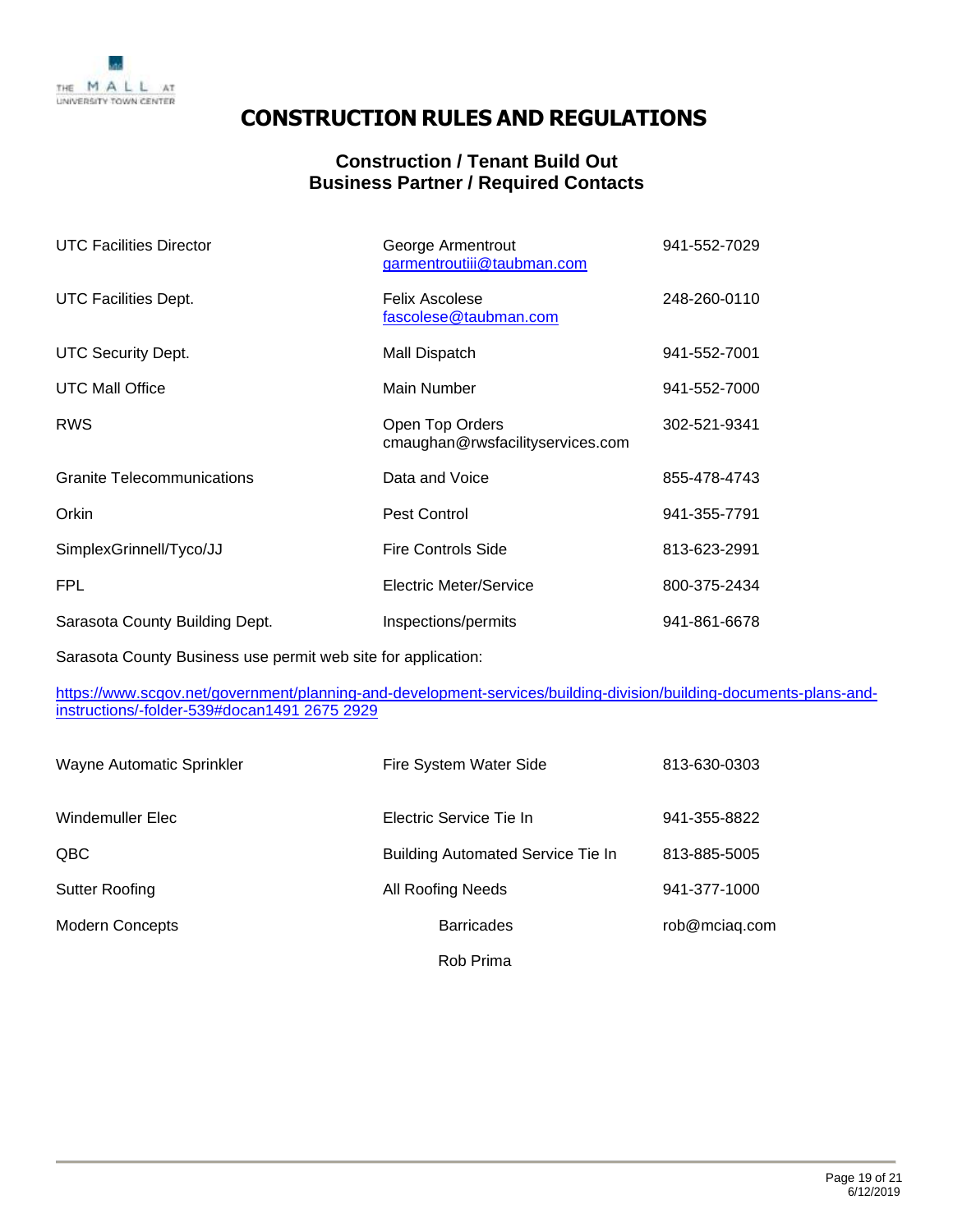

# **PRE-OPENING PUNCH LIST COMPLETION CHECKLIST**

| Tenant | Space No.                                                                                                                                             |
|--------|-------------------------------------------------------------------------------------------------------------------------------------------------------|
|        |                                                                                                                                                       |
| $\Box$ | City/County Inspections Approved (HVAC_, Electric _, Plumbing _, Sprinkler_ Health _, Building,                                                       |
| $\Box$ | Water meter installed in an easily accessible and readable location within the leased premises                                                        |
| $\Box$ | Gas meter (IF APPLICABLE) installed in an easily accessible and readable location within the leased<br>premises                                       |
| $\Box$ | HVAC system balanced, Exhaust Hood Balancer Installed, Provide air balance report                                                                     |
| $\Box$ | Temporary power removed                                                                                                                               |
| $\Box$ | Tenant sub-grade elevation certifications (IF APPLICABLE)                                                                                             |
| ₽      | <b>Clean Storefront</b>                                                                                                                               |
| ₽      | Battery packs on exit and emergency lights must be recessed or remote-located                                                                         |
| ₽      | Signage is to be fabricated and installed in compliance with Landlord's approved sign shop drawings                                                   |
| ₽      | Service corridors complete (Corridor clear and damage repaired). Service door and vestibule are finished<br>and painted per Landlord's specifications |
| ₽      | See back for additional comments.                                                                                                                     |

Inspected:

General Contractor representative UTC Facilities Management

Date:

Items not corrected by the tenant contractor prior to store opening will be corrected by Facilities Management and deducted from the contractor's security deposit.